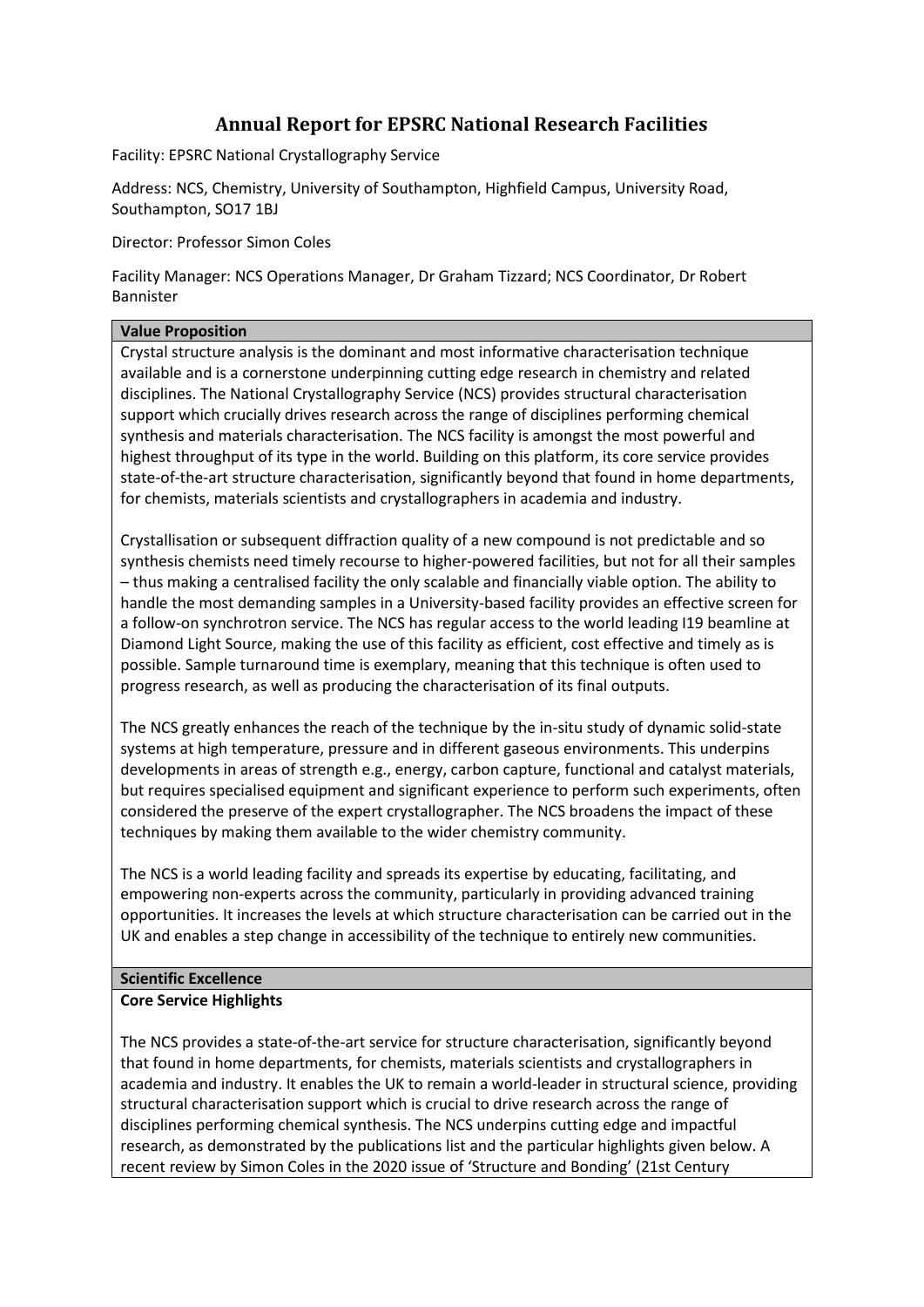Challenges in Chemical Crystallography) entitled "Leading Edge Chemical Crystallography Service Provision and Its Impact on Crystallographic Data Science in the Twenty-First Century" extensively details the scientific excellence delivered by the NCS core service and is now the standard citation for the use of the NCS.

The exceptional level of publications outputs (see Publications section below) is testament to the scientific excellence both supported and driven by the NCS. In this reporting period 24 coauthored papers were published and this is supplemented by at least the same number of papers also arising from the data collection only service. Some publication highlights, selected from very high Impact Factor journals, during this period include:

- A paper by the crystallography group in Southampton, where a highly complicated crystallographic analysis was only possible due to the facilities and expertise of the NCS, was published in Nature [\(https://doi.org/10.1038/s41586-021-03194-y\)](https://doi.org/10.1038/s41586-021-03194-y). Despite the system(s) being based on a very simple organic salt, we discovered a highly complex system, which reproducibly and consistently produced the largest crystal structure ever characterised (in terms of Z'). Coles and Hursthouse, the two NCS directors over the years, have around 80 years experience between them and are two of the most published crystallographers ever – both consider this to be their most significant and impressive crystallographic study.
- A whole new family of differentially substituted phthalocyanine-porphyrin hybrids was recently accessed due to some elegant synthesis work by collaborators at the University of East Anglia. The products resulted in highly challenging crystallographic work, which was necessary to unequivocally characterise them, that was overcome by the NCS. The results were published in Angewandte Chemie [\(https://doi.org/10.1002/anie.202016596\)](https://doi.org/10.1002/anie.202016596).
- In close collaboration with colleagues from Sussex University, a new approach to C-H activation was discovered and characterised. A range of techniques were required to fully understand and confirm the chemistry where a Cu(II) complex forms a radical species which then initiates an alkyne C-H bond activation. The product formed post-catalysis was confirmed by some intricate crystallographic analysis and the work was published in the journal 'JACS Au' [\(https://doi.org/10.1021/jacsau.1c00310\)](https://doi.org/10.1021/jacsau.1c00310).
- 'Rotaxanating Metallo-supramolecular Nano-cylinder Helicates to Switch DNA Junction Binding' is an example of a high impact publication where recourse to high-powered X-ray facilities was a crucial contribution to completing a very complex study. The NCS performed data collection for colleagues in Birmingham, who were collaborating with large groups in France and China and the results were published in JACS [\(https://doi.org/10.1021/jacs.0c07750\)](https://doi.org/10.1021/jacs.0c07750).

# **Advanced Techniques Highlights**

The advanced techniques provided by the NCS perform solid-state chemistry studies and drive a range of transformative research areas. They centre around the use of in-situ diffraction experiments to monitor in-operando dynamic processes in complex systems, which addresses major global issues as well as providing fundamental understanding e.g. providing atomic resolution detail as to how MOFs can be utilised for carbon capture and hydrogen storage while variable temperature work sheds light on the functioning of organic electronics and catalysts. The techniques provided are variable temperature, high pressure, gas cell, charge density/quantum crystallography and access to neutron single crystal diffraction. Besides the technical advances in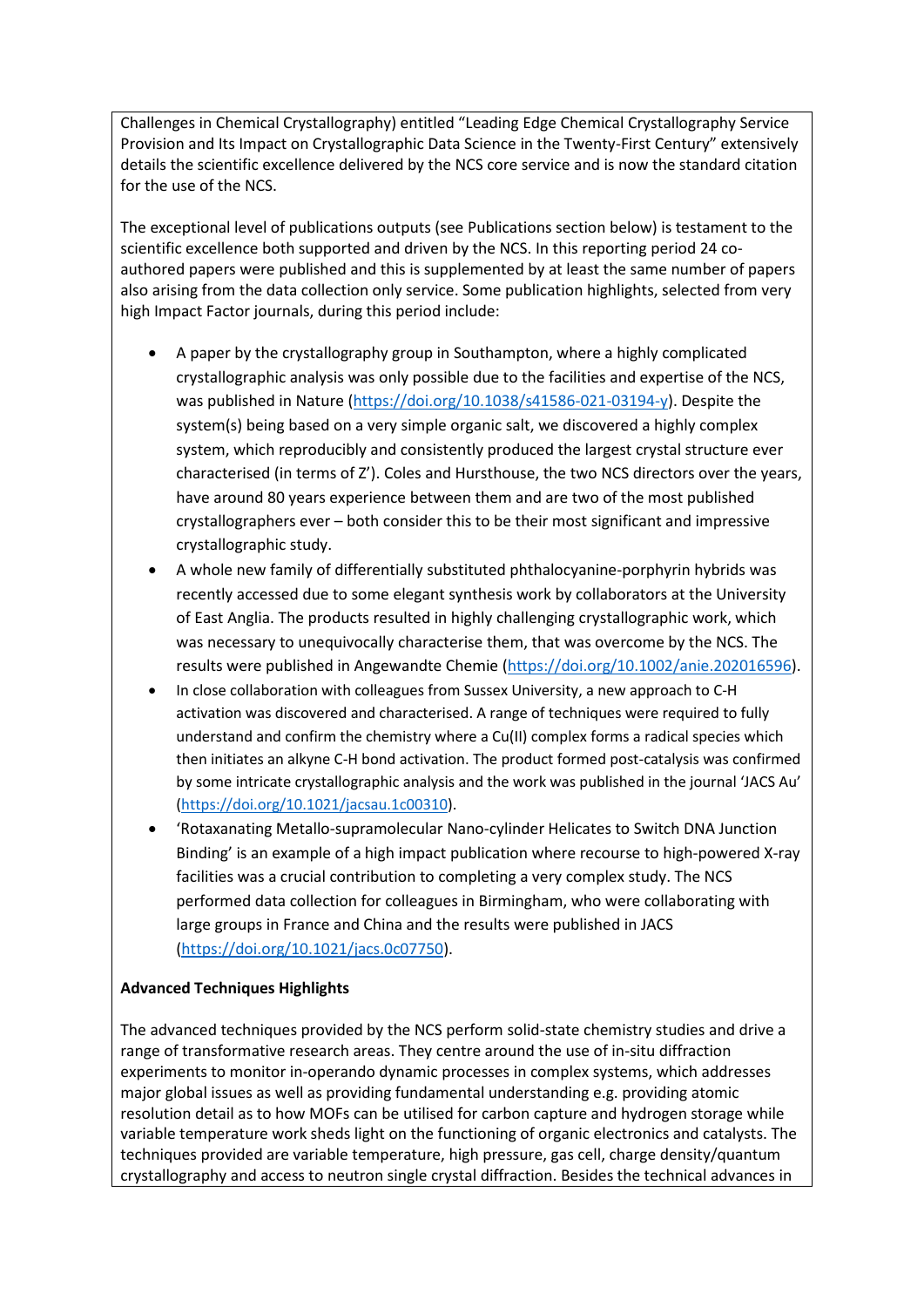these areas described elsewhere in this report, there are two main outputs of note in this reporting period.

A paper in JACS resulting from NCS collaboration with Weller (York) is a particular highlight from the solid-state – gas reactivity work. It reports a series of exceptionally novel compounds that could not be synthesised by any other route than reaction of a single crystal with a gas. A series of linear and branched alkanes were reacted with a rhodium complex, generating σ-bound products. The gases ranged from propane to 3-methylpentane, which enabled a systematic study into the steric impact of these novel ligands on the nature of both the complex and the overall crystal structure.

The second highlight was in the area of charge density / quantum crystallography. Here the NCS collected ultra-high resolution data on a series of compounds where systematically varying functional groups were placed in the peri- positions of a napthalene core. These functional groups were chosen and designed to be 'reactive' with one another to different extents. The quality of the data enabled accurate modelling of the charge densities and thereby calculation of quantum mechanically derived properties. The results were combined with solid-state NMR and revealed various stages of bond formation never before characterised to this resolution. The results were published in Angewandte Chemie and had associated press releases. This work is presented as a case study – see the final section of this report.

#### **Methods Development**

The Crystal Sponge (CS) technique is a new way of characterising the molecular structure of samples only producing nanograms of analyte, where routine crystallisation is unfeasible, or with a sample that refuses to crystallise. It is based on soaking a porous crystal in a dilute solution of the analyte in question and performing X-ray diffraction on the host-guest complex. This technique requires a particular, technical approach and so has not been widely adopted. The NCS teamed up with Rigaku (Japan) and Merck (Germany) companies to explore the reproducibility and remit of the technique with a view to establishing a commercial operation and applying it to academic research areas. Rigaku initiated a 'Joint Evaluation Project' whereby Merck provide commercial grade CS materials and through Knowledge Transfer train the NCS to conduct the technique. Rigaku provided the NCS with ca £400k of state-of-the-art diffraction equipment to conduct the work. The NCS role is to embed the technique and explore routes to making it available as a service – this aspect was funded by an EPSRC Impact Acceleration Account grant which bought out the time of Dr Orton, established a well-founded crystal soaking laboratory and paid for consumables. During the reporting period the project was initiated, the soaking laboratory established, the diffraction equipment installed and a significant body of work conducted to establish the scope of a commercial service. The project has been highly successful, producing many new results on pharmaceutical-like materials and expanding the envelope of compounds studied. The project was publicised to the community via a talk at the BCA 2021 Spring Meeting, generating considerable interest. Accordingly, a commercial and academic CS service has been proposed as part of the NCS renewal. In the forthcoming reporting period the remit will be expanded to academic research samples through a second Impact Acceleration Account grant, a business model and commercial service will be established in collaboration with Merck and the CS operation will become a core part of the NCS operation. This activity is globally unique – the technique is the preserve of a handful of academic research laboratories and no other facility in the world can deliver a CS service at scale, either to industry or academia. Our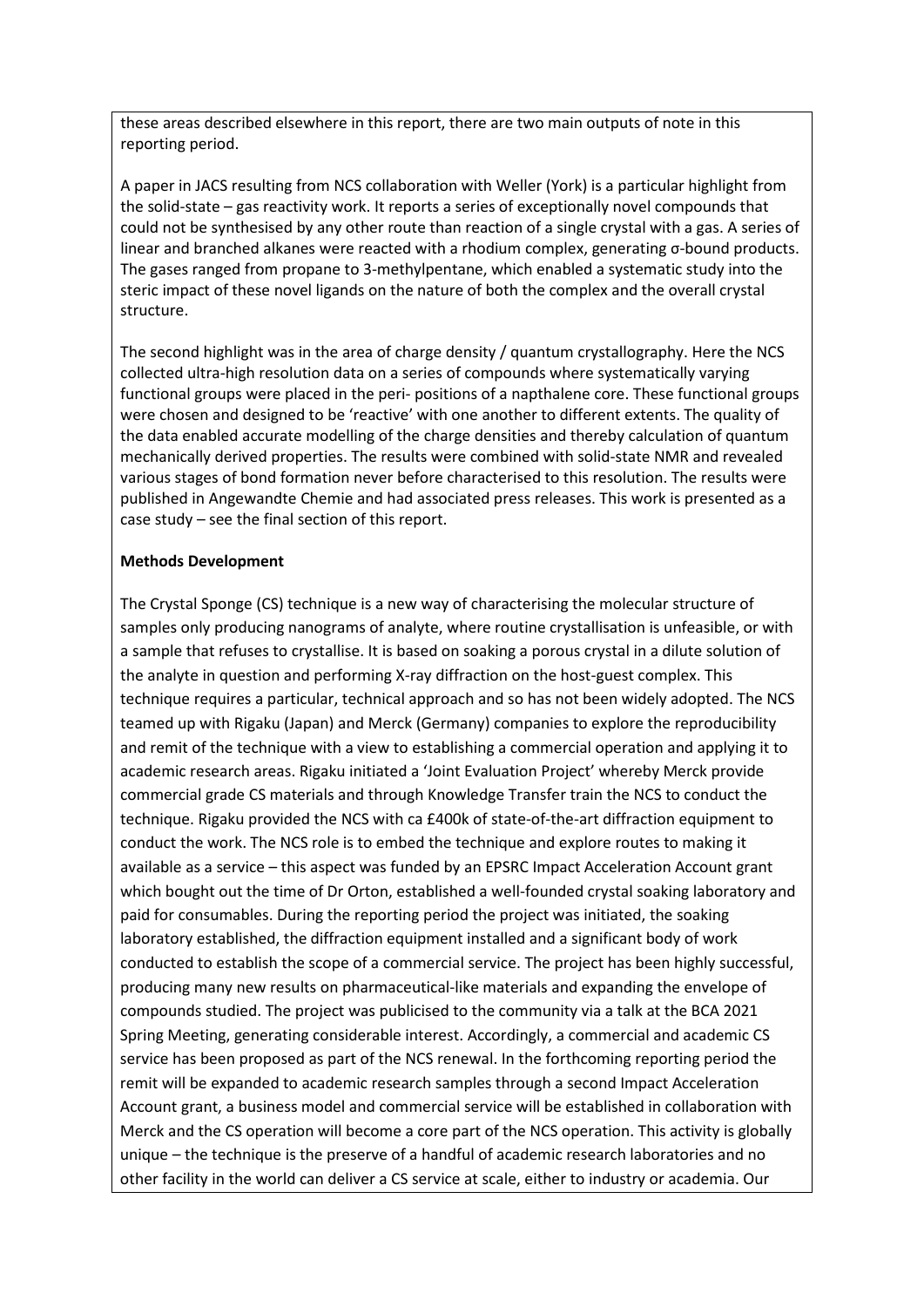results indicate it will be a transformational technique that opens crystallographic characterisation to entirely new areas of the research community.

Through NCS work with Weller et al (York) and a collaboration with Diamond Light Source, significant advances are being made in the development of gas cells for single crystal diffraction. The current NCS work involves the use of an advanced 'static' cell and is the first facility outside of a synchrotron to use such technology. However, through a PhD studentship jointly supported by Diamond Light Source and the University of Southampton, we are now significantly advanced in the development and prototyping of a 'flow' gas cell for single crystal diffraction. This will not only enable the gas environment to be varied in a controlled way, but also the sensing of the content of the gas stream coming out which will enable monitoring and characterisation of reactions. To the best of our knowledge, this is the first of its type in the world and when complete will enable entirely new information about solid-gas reactions to be gathered.

# **Community Leadership**

During this period a significant review in the journal/book hybrid 'Structure & Bonding' was published by Simon Coles. The review is entitled 'Leading Edge Chemical Crystallography Service Provision and Its Impact on Crystallographic Data Science in the Twenty- First Century'. It describes the equipment, infrastructure and processes required to operate such a cutting edge and large facility, bringing in synchrotron radiation developments. It then describes how such facilities feed into databases, in turn fuelling a range of different data mining and other research activities, and is beginning to enable data science in the chemistry-based disciplines. This review also contains extensive supplementary material comparing facilities data and is now the formal citation for the use of the NCS.

The Director is a member of the International Union of Crystallography's Committee on Data (CommDat) and is heading up a global community consultation on the curation, use and reuse of raw data in chemical crystallography. This work will inform policy at IUCr which will be cascaded out to all national bodies and journal publishers. A workshop organised by him at the IUCr Congress and General Assembly in August 2021

[\(https://www.iucr.org/resources/data/commdat/prague-workshop-cx\)](https://www.iucr.org/resources/data/commdat/prague-workshop-cx) was designed to gather global input into the requirement for an organised and supported approach to managing raw data. The NCS activity in this area was presented as an exemplar. The workshop was a resounding success with the result that Simon is the global community lead to write a White Paper to be taken to the IUCr executive providing recommendations as to how the Union should proceed in this area. The workshop outcomes have been published widely as full articles in the crystallographic popular press (American Crystallographic Association and British Crystallographic Association with others to follow). Simon Coles is a leading advocate for FAIR data in the chemistry community. Recent work has driven this agenda forward, particularly by using the approaches developed by the crystallography community as an example to others. Simon is a member of the International Union of Pure and Applied Chemistry (IUPAC) Task Force on FAIR data which encompasses all this work and will report

its recommendations for implementation in late 2021.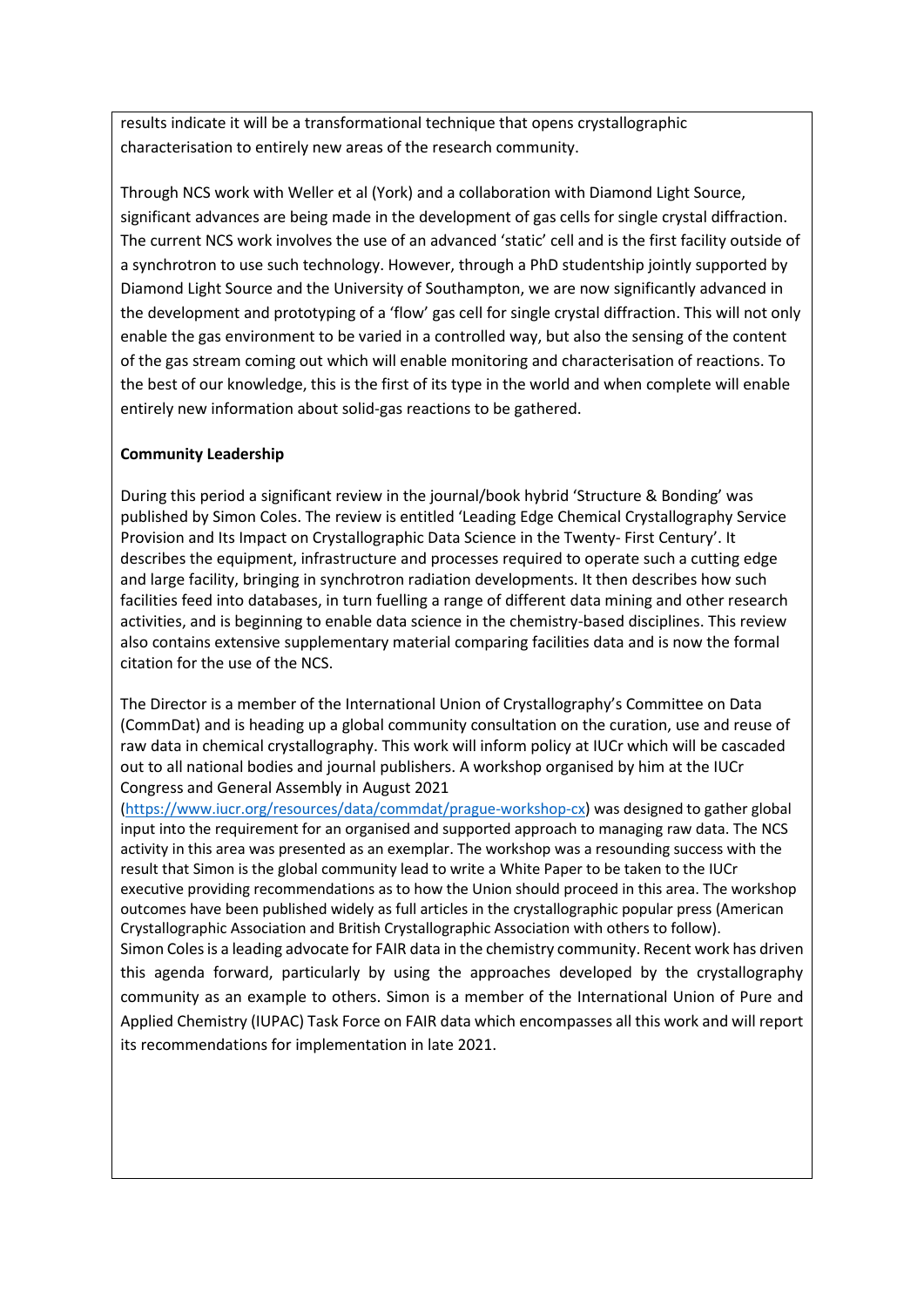### **Publications**

The number of publications that the NCS is associated with is very considerable a three-year list is too long to incorporate into the body of this report and so is appended at the end. The NCS generates different types of outputs that are dictated by the type of operation – these are crystal structure characterisations where NCS collects data and passes it to a user to work up, analyse and report; crystal structure determinations that NCS performs and reports in collaboration with users; larger scale projects where NCS drives the research and its publication.

Crystal structures invariably form a key component of a paper if it is possible to acquire them – for many they are an invaluable, definitive characterisation of a new chemical compound and therefore are always considered critical to a paper. We therefore choose to categorise the papers in the following way (indicating how they might be equated to H, M, L as requested, however we stress that this is inappropriate for NCS operation).

The NCS publication categories are thus:

- DCO (Data Collection Only approximately equivalent to L). NCS collects data on samples which cannot be examined using local facilities or where there are no local facilities - the user solves, analyses and publishes the data themselves. The user is required to at least acknowledge the service in the publication using a particular form of words and preferably also cite a paper outlining the NCS operation (Coles & Gale, Chem Sci, 2012, 3, 683-689). Publications are therefore tracked in several ways – searching for the acknowledgement, sifting citations of the NCS paper and requesting returning users to provide publication outputs. Tracking of these papers can at times be difficult to enforce and accurately perform – we believe there are likely to be some additional papers however it is not a sensible use of staff time to take the additional measures required to trace these.
- FSA (Full Structure Analysis approximately equivalent to M). NCS collects, solves and analyses data on samples which cannot be examined using local facilities or where there are no local facilities – NCS collaboratively publishes the crystallography results in a publication driven by the user. NCS staff are authors on the publication, which facilitates tracking (supplemented with searching for the acknowledgement, sifting citations of the NCS paper and requesting returning users to provide publication outputs).
- C (Crystallography led study approximately equivalent to H). A study led by the NCS or where the facility has played a core role. These are solid-state structural chemistry studies as opposed to those performing crystallography for the purpose of characterisation of a new compound. These papers are often based on the NCS advanced techniques and methods development and would not be possible without NCS staff expertise and stateof-the-art instrumentation. NCS staff are always co-authors, enabling accurate tracking.

# **NCS Publications from the period 1st September 2020 – 31st August 2021**

- 1 (DCO) M. R. Ward and I. D. H. Oswald, *Crystals*, 2020, **10**, 1–13.
- 2 (DCO) J. J. Jones, A. P. M. Robertson, G. M. Rosair and A. J. Welch, *Russ. Chem. Bulletin*, 2020, **69**, 1594–1597.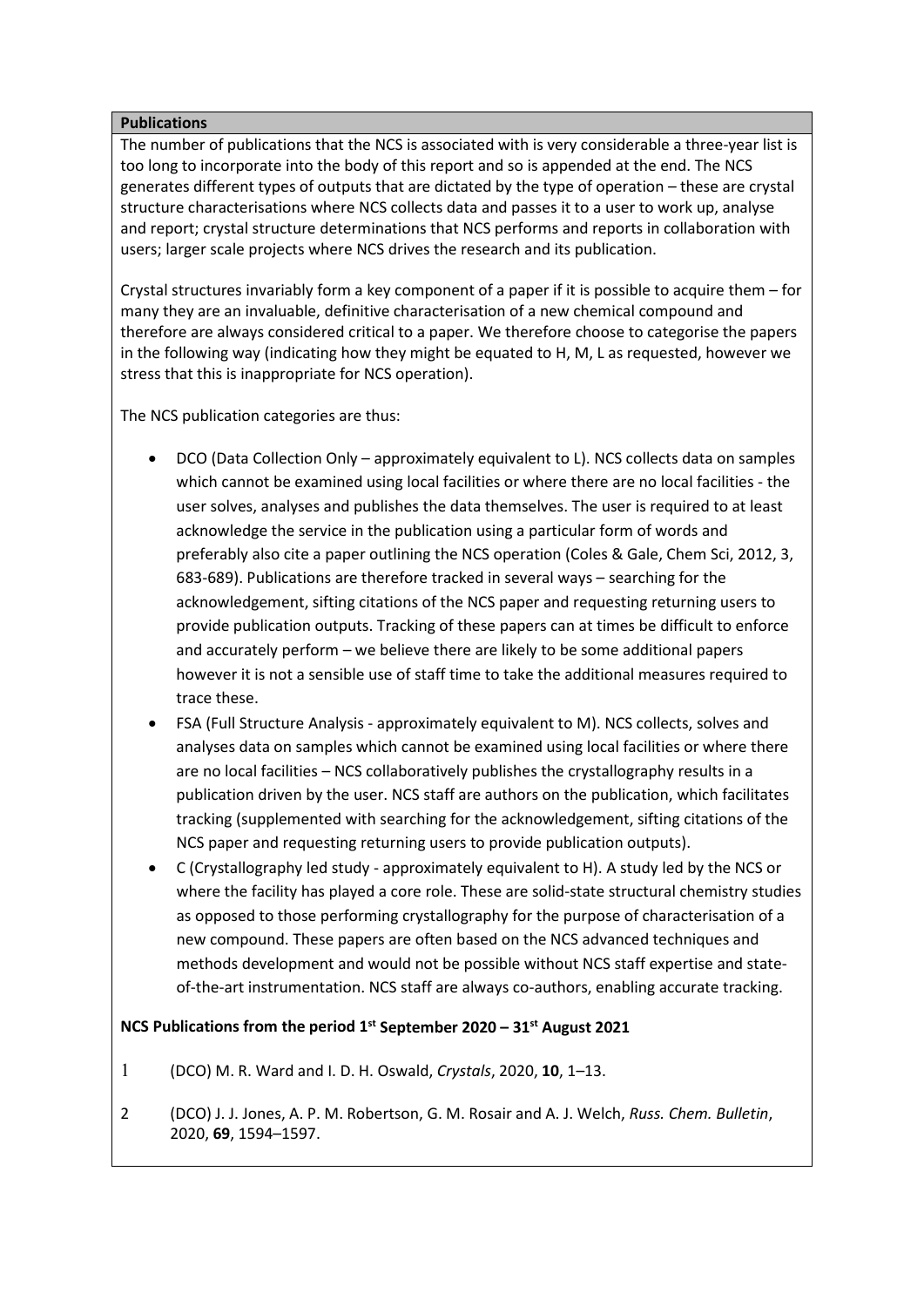| 3              | (FSA) P. J. Holliman, C. P. Kershaw, E. W. Jones, D. Meza-Rojas, A. Lewis, J. McGettrick, D.<br>Geatches, K. Sen, S. Metz, G. J. Tizzard and S. J. Coles, J. Mater. Chem. A, 2020, 8, 22191-<br>22205.                                                              |
|----------------|---------------------------------------------------------------------------------------------------------------------------------------------------------------------------------------------------------------------------------------------------------------------|
| 4              | (FSA) Z. S. Al-Taie, Z. S. Al-Taie, S. R. Anetts, J. Christensen, J. Christensen, S. J. Coles, P. N.<br>Horton, D. M. Evans, L. F. Jones, F. F. J. De Kleijne, S. M. Ledbetter, Y. T. H. Mehdar, P. J.<br>Murphy and J. A. Wilson, RSC Adv., 2020, 10, 22397-22416. |
| 5              | (FSA) Z. S. Al-Taie, J. M. Anderson, L. Bischoff, J. Christensen, S. J. Coles, R. Froom, M. E.<br>Gibbard, L. F. Jones, F. F. J. de Kleijne, P. J. Murphy and E. C. Thompson, Tetrahedron, 2021,<br>89, 132093.                                                     |
| 6              | (FSA) C. M. N. Choubeu, B. N. Ndosiri, H. Vezin, C. Minaud, J. B. Orton, S. J. Coles and J.<br>Nenwa, J. Coord. Chem., 2021, 0, 1-13.                                                                                                                               |
| $\overline{7}$ | (FSA) C. M. N. Choubeu, B. N. Ndosiri, H. Vezin, C. Minaud, J. B. Orton, S. J. Coles and J.<br>Nenwa, Polyhedron, 2021, 193, 114885.                                                                                                                                |
| 8              | (FSA) R. R. Mittapalli, S. J. Coles, W. T. Klooster and A. P. Dobbs, J. Org. Chem., 2021, 86,<br>2076-2089.                                                                                                                                                         |
| 9              | (DCO) P. De'Ath, M. R. J. Elsegood, C. A. G. Halliwell and M. B. Smith, J. Organomet. Chem.,<br>2021, 937, 121704.                                                                                                                                                  |
| 10             | (FSA) N. Abdullah, L. N. Ozair, H. Samsudin, G. J. Tizzard, S. J. Coles and M. I. Mohamadin, J.<br>Coord. Chem., 2021, 74, 1947-1964.                                                                                                                               |
| 11             | (DCO) T. Xing, C. Jiang, M. R. J. Elsegood and C. Redshaw, <i>Inorg. Chem.</i> , 2021, 60, 15543-<br>15556.                                                                                                                                                         |
| 12             | (FSA) M. A. Altahan, M. A. Beckett, S. J. Coles and P. N. Horton, Inorganics, 2021, 9, 1-17.                                                                                                                                                                        |
| 13             | (DCO) X. Zhang, K. Chen, M. Chicoma, K. Goins, T. J. Prior, T. A. Nile and C. Redshaw,<br>Catalysts, 2021, 11, 1-19.                                                                                                                                                |
| 14             | (FSA) J. Devonport, L. Sully, A. K. Boudalis, S. Hassell-Hart, M. C. Leech, K. Lam, A. Abdul-<br>Sada, G. J. Tizzard, S. J. Coles, J. Spencer, A. Vargas and G. E. Kostakis, JACS Au, 2021, 1,<br>1937-1948.                                                        |
| 15             | (DCO) A. A. Y. Guilbert, Z. S. Parr, T. Kreouzis, D. J. Woods, R. S. Sprick, I. Abrahams, C. B.<br>Nielsen and M. Zbiri, Phys. Chem. Chem. Phys., 2021, 23, 7462-7471.                                                                                              |
| 16             | (C) E. Podda, M. Carla Aragoni, M. Arca, G. Atzeni, S. J. Coles, G. Ennas, F. Isaia, V. Lippolis,<br>G. Orru, A. Scano, J. B. Orton, A. Pintus and A. Scano, J. Nanosci. Nanotechnol., 2021, 21,<br>2879-2891.                                                      |
| 17             | (DCO) O. Santoro, M. R. J. Elsegood, S. J. Teat, T. Yamato and C. Redshaw, RSC Adv., 2021,<br>11, 11304-11317.                                                                                                                                                      |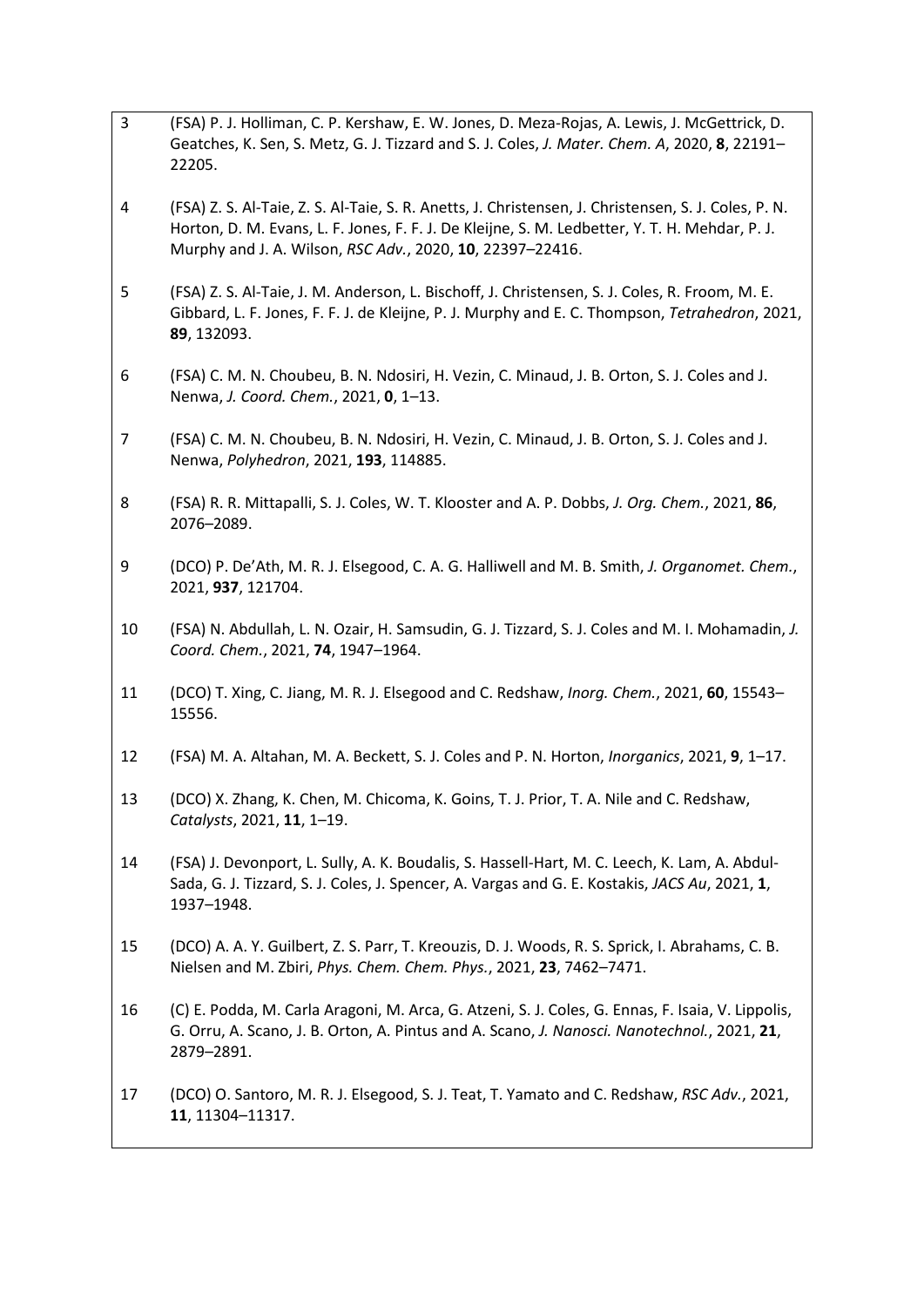- 18 (C) A. J. Bukvic, A. L. Burnage, G. J. Tizzard, A. J. Martínez-Martínez, A. I. Mckay, N. H. Rees, B. E. Tegner, T. Krämer, H. Fish, M. R. Warren, S. J. Coles, S. A. Macgregor and A. S. Weller, *J. Am. Chem. Soc.*, 2021, **143**, 5106–5120.
- 19 (C) G. J. Rees, M. B. Pitak, A. Lari, S. P. Day, J. R. Yates, P. Gierth, K. Barnsley, M. E. Smith, S. J. Coles, J. V. Hanna and J. D. Wallis, *Angew. Chemie - Int. Ed.*, 2021, **60**, 23878–23884.
- 20 (DCO) M. G. Albuquerque, R. S. B. Gonçalves, C. H. da S. Lima, F. L. de A. Maia, S. de P. Machado, L. do N. Oliveira, T. U. da Silva, J. L. Wardell and S. M. S. V. Wardell, *J. Mol. Struct.*, 2021, **1246**, 1–14.
- 21 (FSA) K. M. Fortune, C. Castel, C. M. Robertson, P. N. Horton, M. E. Light, S. J. Coles, M. Waugh, W. Clegg, R. W. Harrington and I. R. Butler, *Inorganics*, 2021, **9**, 1–20.
- 22 (FSA) A. N. Cammidge, F. Alkorbi, A. Díaz-Moscoso, J. Gretton, I. Chambrier, G. J. Tizzard, S. J. Coles and D. L. Hughes, *Angew. Chemie Int. Ed.*, 2021, **60**, 7632–7636.
- 23 (DCO) K. Wang, K. Chen, T. Bian, Y. Chao, T. Yamato, F. Xing, T. J. Prior and C. Redshaw, *Dye. Pigment.*, 2021, **190**, 109300.
- 24 (DCO) D. Mandal and G. M. Rosair, *Crystals*, 2021, **11**, 1–12.
- 25 (C) E. Podda, S. J. Coles, P. N. Horton, P. D. Lickiss, O. S. Bull, J. B. Orton, A. Pintus, D. Pugh, M. C. Aragoni and R. P. Davies, *Dalt. Trans.*, 2021, **60**, 3782–3785.
- 26 (DCO) L. S. De Moraes, J. Liu, E. Gopi, R. Oketani, A. R. Kennedy and Y. H. Geerts, *Crystals*, 2021, **11**, 1004.
- 27 (C) İ. Yılmaz, N. Acar-Selçuki, S. J. Coles, F. Pekdemir and A. Şengül, *J. Mol. Struct.*, 2021, **1223**, 129271.
- 28 (FSA) H. M. O. Connor, S. Sanz, A. J. Scott, M. B. Pitak, W. T. Klooster, S. J. Coles, F. Chilton, E. J. L. Mcinnes, P. J. Lusby, H. Weihe, S. Piligkos and E. K. Brechin, *Molecules*, 2021, **26**, 1– 9.
- 29 (DCO) T. M. Seck, F. D. Faye, A. A. Gaye, I. E. Thiam, O. Diouf, M. Gaye and P. Retailleau, *Eur. J. Chem.*, 2020, **11**, 285–290.
- 30 (FSA) M. A. Altahan, M. A. Beckett, S. J. Coles and P. N. Horton, *Phosphorus, Sulfur and Silicon and the Related Elements*, 2020, **195**, 952–956.
- 31 (FSA) S. M. Meier-Menches, B. Aikman, D. Döllerer, W. T. Klooster, S. J. Coles, N. Santi, L. Luk, A. Casini and R. Bonsignore, *J. Inorg. Biochem.*, 2020, **202**, 110844.
- 32 (FSA) A. Garau, L. Lvova, E. MacEdi, G. Ambrosi, M. C. Aragoni, M. Arca, C. Caltagirone, S. J. Coles, M. Formica, V. Fusi, L. Giorgi, F. Isaia, V. Lippolis, J. B. Orton and R. Paolesse, *New J. Chem.*, 2020, **44**, 20834–20852.
- 33 (DCO) M. Kieffer, R. A. Bilbeisi, J. D. Thoburn, J. K. Clegg and J. R. Nitschke, *Angew. Chem. Int. Ed.*, 2020, **59**, 11369–11373.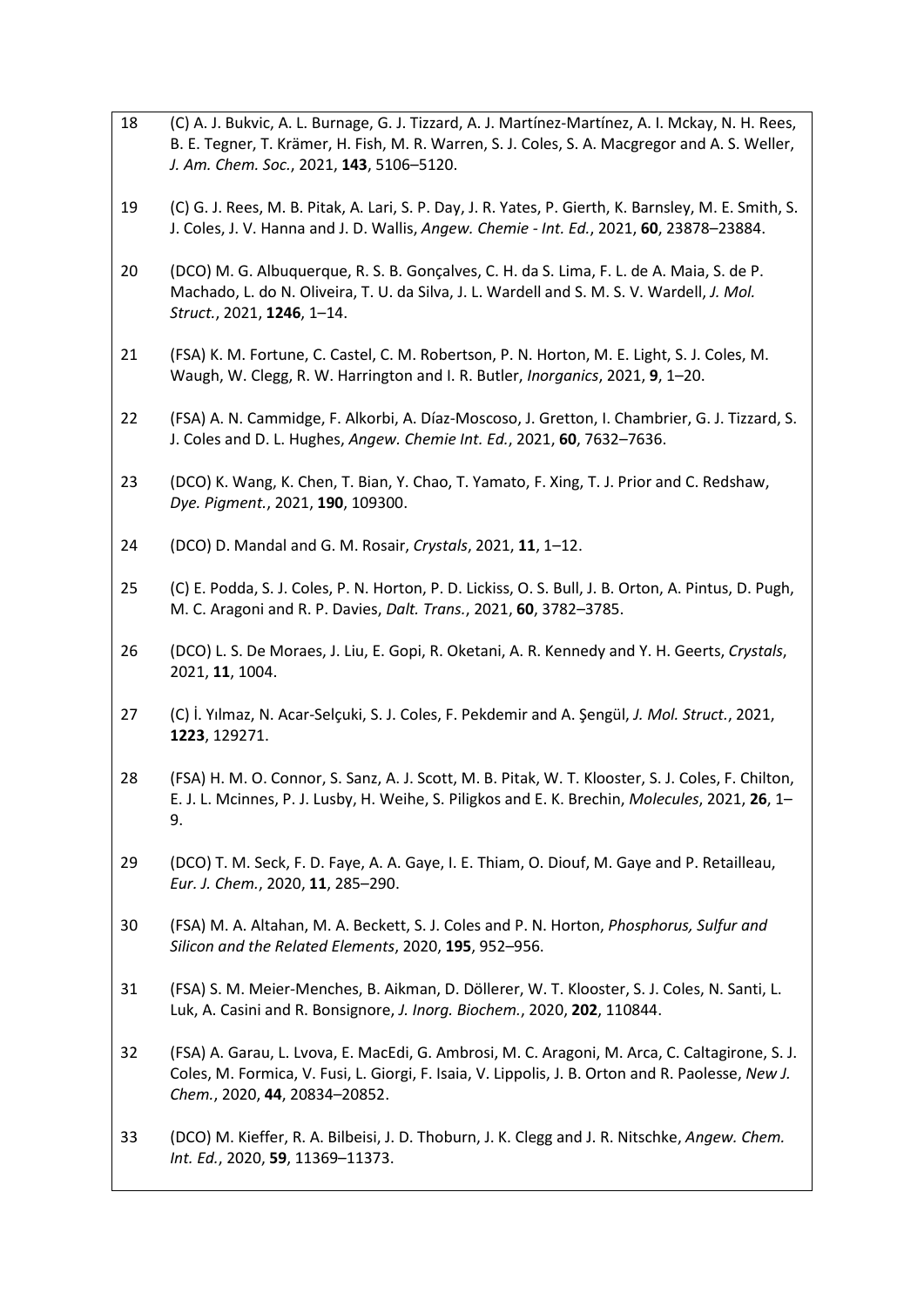- 34 (DCO) H. C. Gardner, A. R. Kennedy, K. M. McCarney, E. Staunton, H. Stewart and S. J. Teat, *Acta Cryst.*, 2020, **C76**, 972–981.
- 35 (DCO) M. Molloy, A. F. R. Kilpatrick, N. Tsoureas and F. G. N. Cloke, *Polyhedron*, 2021, **212**, 115574.
- 36 (FSA) G. Picci, J. Milia, M. C. Aragoni, M. Arca, S. J. Coles, A. Garau, V. Lippolis, R. Montis, J. B. Orton and C. Caltagirone, *Molecules*, 2021, **28**, 1–16.
- 37 (FSA) I. R. Butler, D. M. Evans, P. N. Horton, S. J. Coles and P. J. Murphy, *Organometallics*, 2020, **40,** 600-605.
- 38 (FSA) I. R. Butler, D. M. Beaumont, A. M. I. Bruce, N. N. Zaitseva, J. A. Iggo, C. Robertson, P. N. Horton and S. J. Coles, *Aust. J. Chem.*, 2020, **74**, 204–210.
- 39 (C) R. Montis, L. Fusaro, A. Falqui, M. B. Hursthouse, N. Tumanov, S. J. Coles, T. L. Threlfall, P. N. Horton, R. Sougrat, A. Lafontaine, G. Coquerel and A. D. Rae, *Nature*, 2021, **590**, 275– 278.
- 40 (DCO) C. A. J. Hooper, L. Cardo, J. S. Craig, L. Melidis, A. Garai, R. T. Egan, V. Sadovnikova, F. Burkert, L. Male, N. J. Hodges, D. F. Browning, R. Rosas, F. Liu, F. V. Rocha, M. A. Lima, S. Liu, D. Bardelang and M. J. Hannon, *J. Am. Chem. Soc.*, 2020, **142**, 20651–20660.

#### **Impact**

#### **Training Courses and workshops hosted by NCS**

The training highlight of the year was an online webinar series "NCS Crystallography for beginners" which was conducted in collaboration with the CCDC. The webinars were aimed at undergraduate students as a way for them to be able to improve their research projects, given the reduction in available lab time due to COVID. The workshops were specifically on Olex2, Mercury and using the CSD, with a particular focus on the basics of the various software offerings, how to use them and what they could be applied to. The partnership with CCDC was particularly useful, given their experience of running events on this scale and so their support on delivery was invaluable.

The webinars were fully booked in advance (within 24 hours of going live), which ultimately resulted in between 75-100 people actually attending each session. Many more people asked to be able to attend, watch the events afterwards or if we would be running future sessions. There was only minimal promotion on social media, yet still the posting reached over 50,000 people, with 3,000 engagements i.e 'Likes', etc. The event page itself was viewed over 5,000 times. The response was quite unexpected and high demand for such training was evident. We also had many requests from post-graduates, PDRAs and academics for a similar course pitched at a slightly more advanced level. The recorded webinars have now been made available on the NCS YouTube channel and website training page (see section 13). There are plans to run more of these in the future and build a library of resources.

The NCS provided training for the AI3SD-Directed Assembly joint EPSRC Networks (virtual) summer school [\(https://www.ai3sd.org/2021/05/20/ml4mc-summer-school/\)](https://www.ai3sd.org/2021/05/20/ml4mc-summer-school/). Simon Coles was a tutor and lead mentor for a project group that successfully ran over 6 weeks and explored the application of Machine Learning approaches to finding and categorising interesting features in raw diffraction data.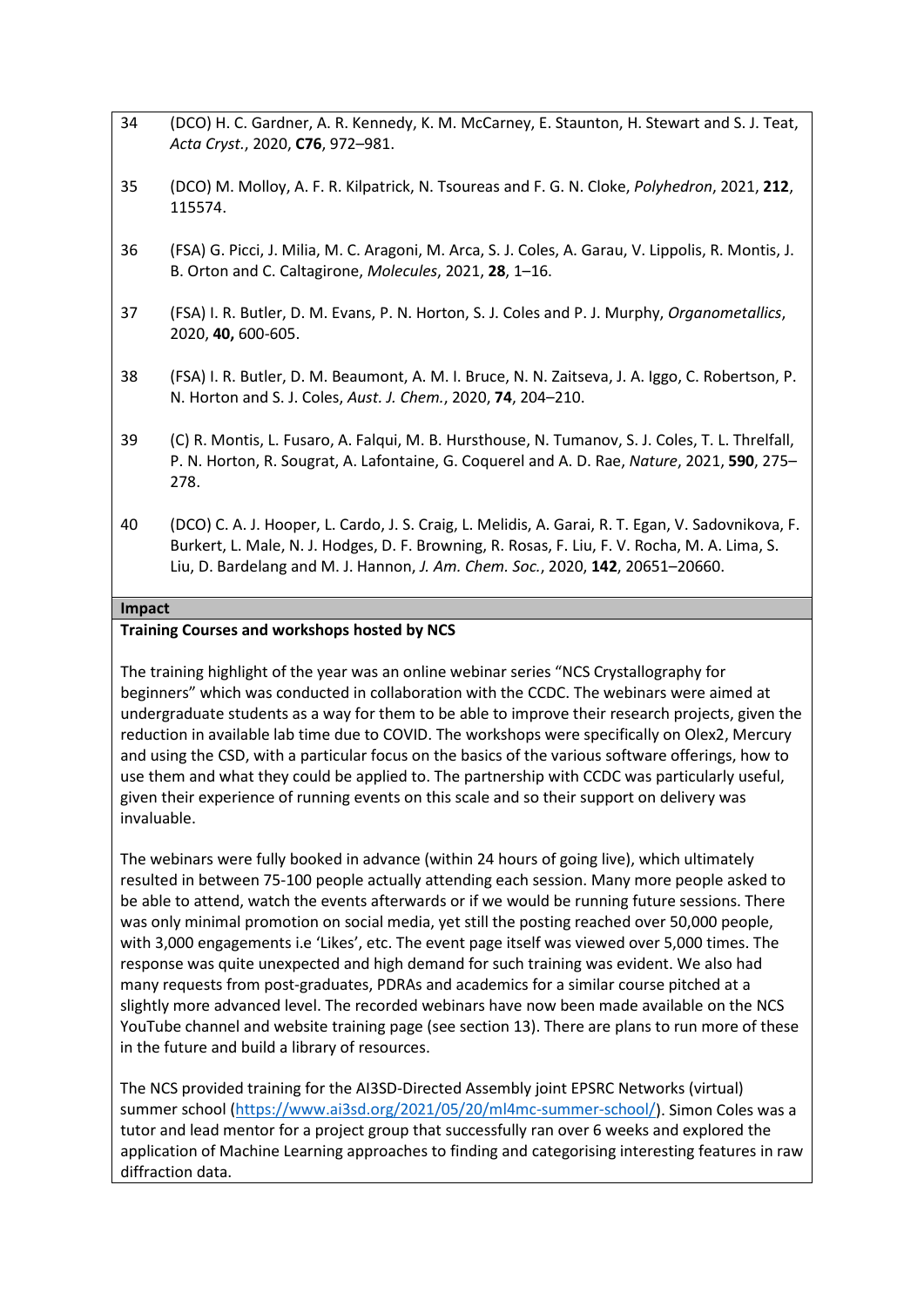#### **Activities to promote the facility beyond its core user base**

Simon Coles presented the NCS and its pharma-related capabilities, particularly the developing novel Crystal Sponge capability at the Rigaku Pharmalytical Summit [https://www.rigaku.com/Summit-](https://www.rigaku.com/Summit-2021/Pharma)[2021/Pharma.](https://www.rigaku.com/Summit-2021/Pharma) This was a global event attended by over 300 members of the pharmaceutical industry and which generated leads for the NCS commercial service.

The Crystal Sponge work, which will provide an entirely new capability for the NCS, was presented at the BCA 2021 Spring meeting as a talk by James Orton, which generated considerable discussion. His associated contribution to the poster session won the Industrial Group poster prize.

As noted in the previous section, Simon Coles was the lead organiser of a global community workshop at the International Union of Crystallography 2021 Congress. This workshop gathered global input into the requirements for managing raw data and the NCS activity in this area was presented as an exemplar. Simon is the global community lead on writing a White Paper to be taken to the IUCr executive providing recommendations as to how the Union should proceed in this area. The workshop outcomes have been published widely as full articles in the crystallographic popular press (American Crystallographic Association and British Crystallographic Association with others to follow). Peter Horton presented a talk to the Education group the 2021 American Crystallographic Association conference. It described how we have adapted teaching methods to support a hybrid online/physical environment for hands-on training with instruments augmented by online methods to guide students.

# **Public engagement**

Due to pandemic restrictions, most of our established methods and routes for public engagement were not possible. National level engagement activities essentially stopped, while some local ones were taken online. The director was involved in designing and conducting online sessions for Hampshire Scouts, enabling 100's of young people to gain their science badge while conducting experiments from home. He was also involved in an online outreach event for the Royal Society of Chemistry Mid-Southern Counties Section and conducted a crystal growing competition.

For the second year running the Southampton Science and Engineering Festival, the largest of its type in the south of the country, took its activities online. The usual crystallography stand converted its activities into instructions for experimenting from home and the director was present to meet members of the public online at specific times to explain what we do. The resources made available by the NCS for SOTSEF 2021 online are available at [http://sotsef2020.geodata.soton.ac.uk/all\\_activities/?zone=chemistry](http://sotsef2020.geodata.soton.ac.uk/all_activities/?zone=chemistry)

Perhaps the most significant activity of the period was a collaboration with the Cambridge Crystallographic Data Centre. Based on the International Year of the Periodic Table project led by Simon Coles [\(https://www.ccdc.cam.ac.uk/Community/educationalresources/PeriodicTable/\)](https://www.ccdc.cam.ac.uk/Community/educationalresources/PeriodicTable/) we set out to develop some outreach resources. The result was "Battlecards" - a game for any age and background, based on the well-known Top Trumps,

[https://www.ccdc.cam.ac.uk/Community/educationalresources/PeriodicTable/activities/.](https://www.ccdc.cam.ac.uk/Community/educationalresources/PeriodicTable/activities/) A series of cards were designed and made available for print-out and followed up with a launch online, particularly on Twitter and Instagram. Subsequently we developed an approach whereby the game itself could be played on Instagram. The Battlecards are dual branded but hosted by the CCDC, a world-wide organisation which maximises the reach of the game.

### **Facility staff training and career development**

Dr James Orton is an NCS Research Technical Professional, who moved from providing the commercial NCS structure analysis service to being the lead for the Rigaku-Merck JEP project on Crystal Sponges. This significant step up in responsibility, not only for introducing a new technique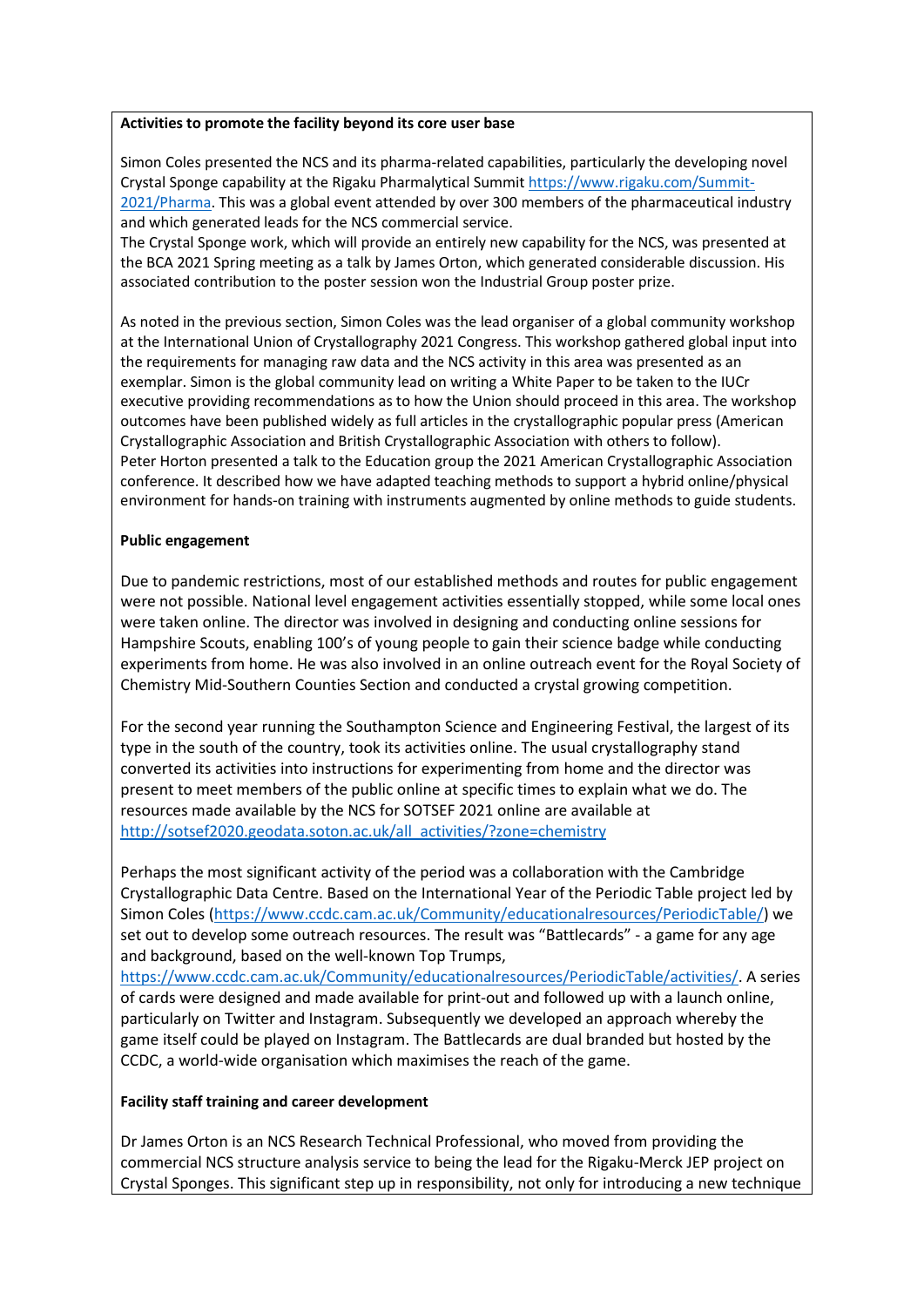but also management of a team, wholly merited a promotion, a process which James readily achieved. Dr Eleanor Dodd joined the team as a Research Technical Professional, replacing Dr Wim Klooster who held a PDRA post, and taking over responsibility for providing the commercial service. Including Mr Christopher Holes (part-time with NCS) there are now three RTP's in the NCS team and so we have embarked on developing a programme that supports and recognises them specifically and ensures a career development path. They are now integrated with the University technician community, while James and Christopher have begun (Eleanor to follow) the process of professional registration, specifically with the Registered Science Technician scheme (RSciTech) program.

Four team members (Laura McCormick, Eleanor Dodd, Robert Bannister and James Orton) attended a professional personal coaching course available to Post-Doctoral Researchers in the department. Entitled 'Develop from within' this course developed a personalised reading of an individual's strengths and development areas and all attendees strongly felt it helped them identify areas to concentrate on a seek to develop (mostly in professional practice but also an element of personal).

Conferences and workshops continue to be a key way for staff to develop. Due to pandemic restrictions these were limited to on-line attendance only, however several valuable events were attended. The British Crystallographic Association Spring Meeting continues to be a priority event each year and at the 2021 meeting James Orton presented the Crystal Sponge project to the Industrial Group and received very strong feedback indeed. The team also attended (online) the hybrid International Union of Crystallography Congress in Prague, which was a 6-day event with 7 parallel sessions and provided many opportunities to stay abreast of current developments in the field. Finally, all members of the team attended a range of online workshops during the period – the most notable being the Rigaku Advanced Crystallography Summer School and the 14<sup>th</sup> High Pressure Diffraction workshop. Both these events were fundamentally training exercises and certainly resulted in increasing the skills of participants and are significant in the field, providing recognised training certificates.

#### **Cost Recovery**

The NCS is free at the point of access, which is the only viable financial model. This is because a) researchers cannot predict in advance whether they will produce samples that could only be investigated using advanced facilities/expertise and b) only some samples for a particular study will require advanced facilities whilst the remainder can be studied locally. For such a mixed model it is impractical to implement and anticipate anything other than a 'free-at-point-of-access' mechanism. Also access to synchrotron facilities is already free at the point of access and therefore charging to access via a NCS is incompatible with this model. Access to the NCS is subject to peer review on scientific merit and moderated to ensure the volume request is appropriate for the project being supported, which prevents access purely to avoid paying local charges.

However, some cost recovery is obtainable through a very successful commercial service. The commercial arm of the NCS serves the pharmaceutical industry with a professional and efficient service – it is used by several different companies, including big pharma. Additionally, it is possible to recover some costs from external grant applications – up until now this route has been somewhat limited and has tended to cover capital more than running costs.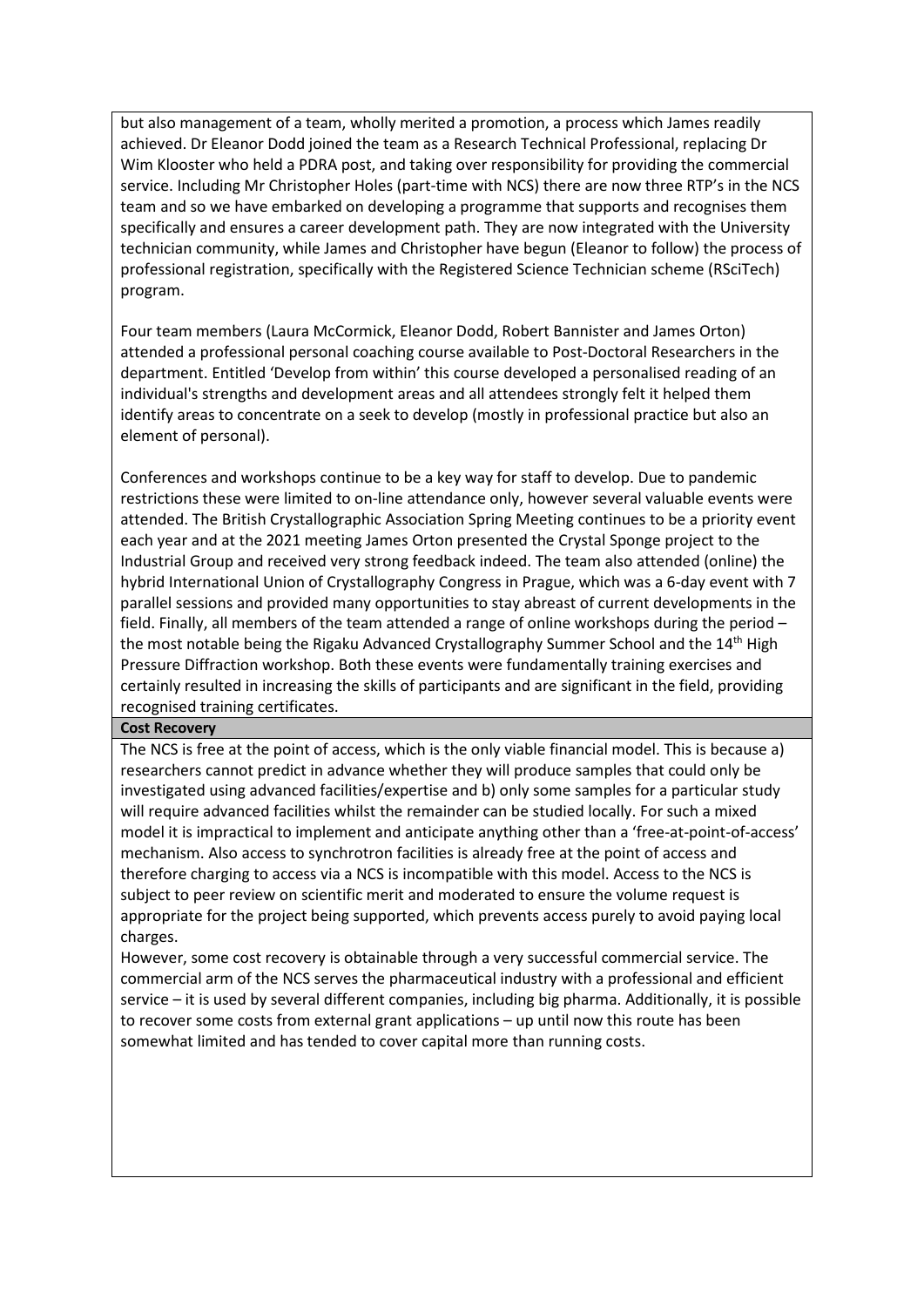| Year | <b>Running</b> | <b>Grants</b> | <b>Other</b>    | <b>Students</b> | Industry | Other*  | %    |
|------|----------------|---------------|-----------------|-----------------|----------|---------|------|
|      | <b>Costs</b>   |               | <b>Academic</b> |                 |          |         |      |
| 2018 | £576,000       |               |                 |                 | £35,000  |         | 6.1  |
| 2019 | £514,000       |               |                 |                 | £49,000  |         | 9.5  |
| 2020 | £465,000       |               |                 |                 | £36,000  | £12,000 | 10.3 |
| 2021 | £518,000       |               |                 |                 | £33,000  | £48K    | 15.6 |
|      |                |               |                 |                 |          | (IAA)   |      |

*\*Figures rounded to the nearest £1000*

The reporting period has been a mix of busy periods of activity and some tougher times due to periods of lockdown or other pandemic related restrictions on facility activity. This has impacted our commercial clients as well as ourselves. With that said, £33,000 industry income represents a 6.4% cost recovery. Whilst this is short of the 10% KPI, it does show that even during a time where many in industry are cutting back costs, the NCS is seen as critical to their operations.

The NCS was successful in obtaining an EPSRC Impact Acceleration Account grant to cover the costs of setting up a facility for crystalline sponge work and to prepare for a commercial partnership with Merck. This, with the commercial service, resulted in a cost recovery of 15.6% which far exceeds the KPI requirement.

The figures above also do not account for a £400k in-kind contribution from Rigaku, in the form of a new instrument necessary for work on the crystal sponge project. This is further discussed in Section 12.

There is potential for increasing cost recovery levels if the NCS can embark on new activities and the Statement of Need exercise identified a number that would achieve this. These form the basis of our future plans in the next period of the NCS.

• A significant increase in advanced techniques work was clearly considered worthwhile and would be in demand. We anticipate this initially being free at the point of access in order to perform proof of concept work. Proof of concept would be expected to lead to incorporation (and therefore funding) into larger, funded project proposals e.g. to research councils and charities.

• Additionally, a crystallisation service was considered a very worthwhile addition. This would lend itself both to external grant income and to a highly attractive commercial service. We expect to incorporate our Crystal Sponge service into this endeavour, as well as other innovative crystallisation technology.

### **Users**

NCS users fall into six categories: a. Research Group Principal Investigators. We do not record the number of students for each PI accessing the NCS, however an accepted estimation an average user would have 2-3 students (although some groups are well into double figures). b. UK service crystallographers. As 'gateway' users, this access mode supports large numbers of researchers, as departmental crystallographers access the NCS to analyse difficult samples from across their entire user base. c. Collaborators using Advanced Techniques. d. Commercial Users. All of these are from the health and pharmaceutical sector. e. International Collaborations. More details are provided in the Links section of this report. f. People accessing the training programme. There were no face-to-face training activities held in this period (see Impact section of this report). Prospective academic users (categories a-c above) must make an application in response to a sixmonthly call to access the NCS. This application must estimate an allocation of expected samples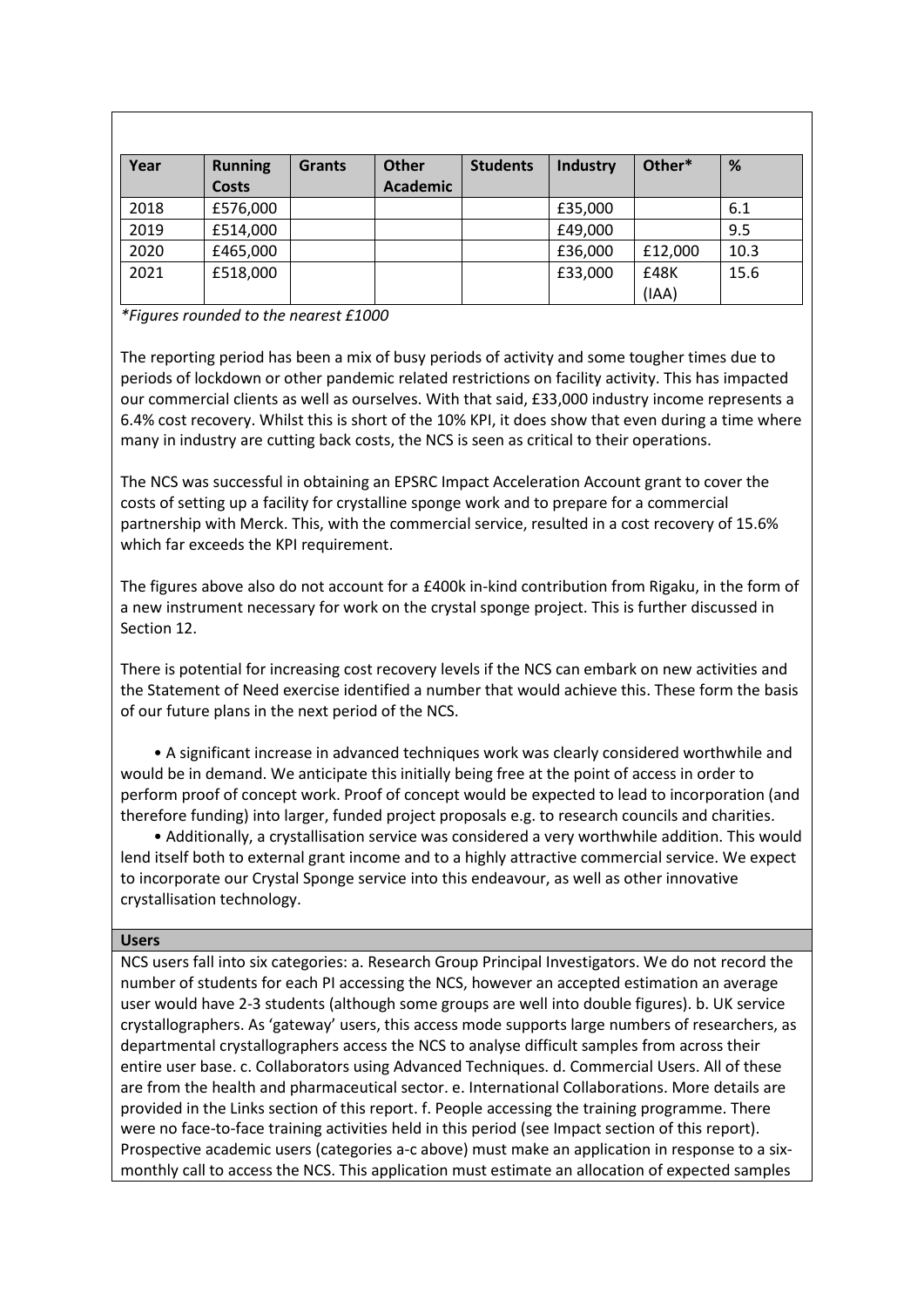that will require the NCS facilities i.e., there is great uncertainty as to how many new compounds will be made, how many of these can be crystallised and how many of these will be of lesser quality and therefore not examinable with local facilities. Furthermore, departmental service crystallographers (category b above) apply on behalf of several academics in their department, further increasing the uncertainty around the likely number of samples that will be produced. On application these users are asked to identify academics they are submitting on behalf of, however no information on numbers of students, PhD candidates or PDRAs is requested from category a-c users due to the significant additional requirements that would be placed on users to gather this information for an application relating to speculative samples. We cannot therefore report on the level of granularity of users as requested. It should also be noted that commercial users are counted as companies, not individuals, and within each company there are generally many research scientists who use our services but through a gateway user - again we do not request this level of information of our clients. Furthermore, the NCS has not previously kept records of new and repeat users, but this information is now included here for the first time. The user information presented in the table below is therefore that which is most appropriate for the NCS and which we are currently able to gather.

| Year | <b>Academic</b> | Industry  | <b>Other</b> | No.         | No. unique  |
|------|-----------------|-----------|--------------|-------------|-------------|
|      |                 |           |              | Repeat      |             |
| 2018 | 65              | 8         | 49           |             |             |
| 2019 | 66              | 6         | 51           |             |             |
| 2020 | $67 (+48)^*$    | 7         | $0***$       | 6 repeat    | 1 new       |
|      |                 |           |              | industrial, | industry    |
|      |                 |           |              | 56 repeat   | contact, 11 |
|      |                 |           |              | academic    | new         |
|      |                 |           |              |             | academic    |
| 2021 | 74 (+63)*       | 20 Users  | $0**$        | 6 repeat    | 0 new       |
|      |                 | from 6    |              | companies   | companies,  |
|      |                 | companies |              | 62 repeat   | 12 new      |
|      |                 |           |              | academic    | academic*** |

\*Some of the academic users are departmental crystallographers who submit samples on behalf of other users in their department, totalling an additional 63 users of the service.

\*\* No in person training events took place during this period due to COVID restrictions within the department.

\*\*Of those with an account new users represent 16% of our total users this year.

# **Research Areas**

NCS users originate from 58 different institutions. Approximately 85% of our users are based in chemistry departments, while the remaining 15% originate from chemical engineering, natural science, materials science, defence materials, pharmacy and biochemistry departments. The geographic spread of users is even and touches all regions of the UK. The most common research areas include catalysis, chemical structure, synthetic chemistry (organic, supramolecular, organometallic, inorganic etc.), carbon capture, energy storage, small molecule activation, materials for energy applications.

# **User Surveys / Satisfaction**

Due to the requirement for a community driven Statement of Need exercise (SoN) to be conducted during this period, there had been significant engagement and various mechanisms for feedback and input – both from current and potential users. Concerned that we would cause a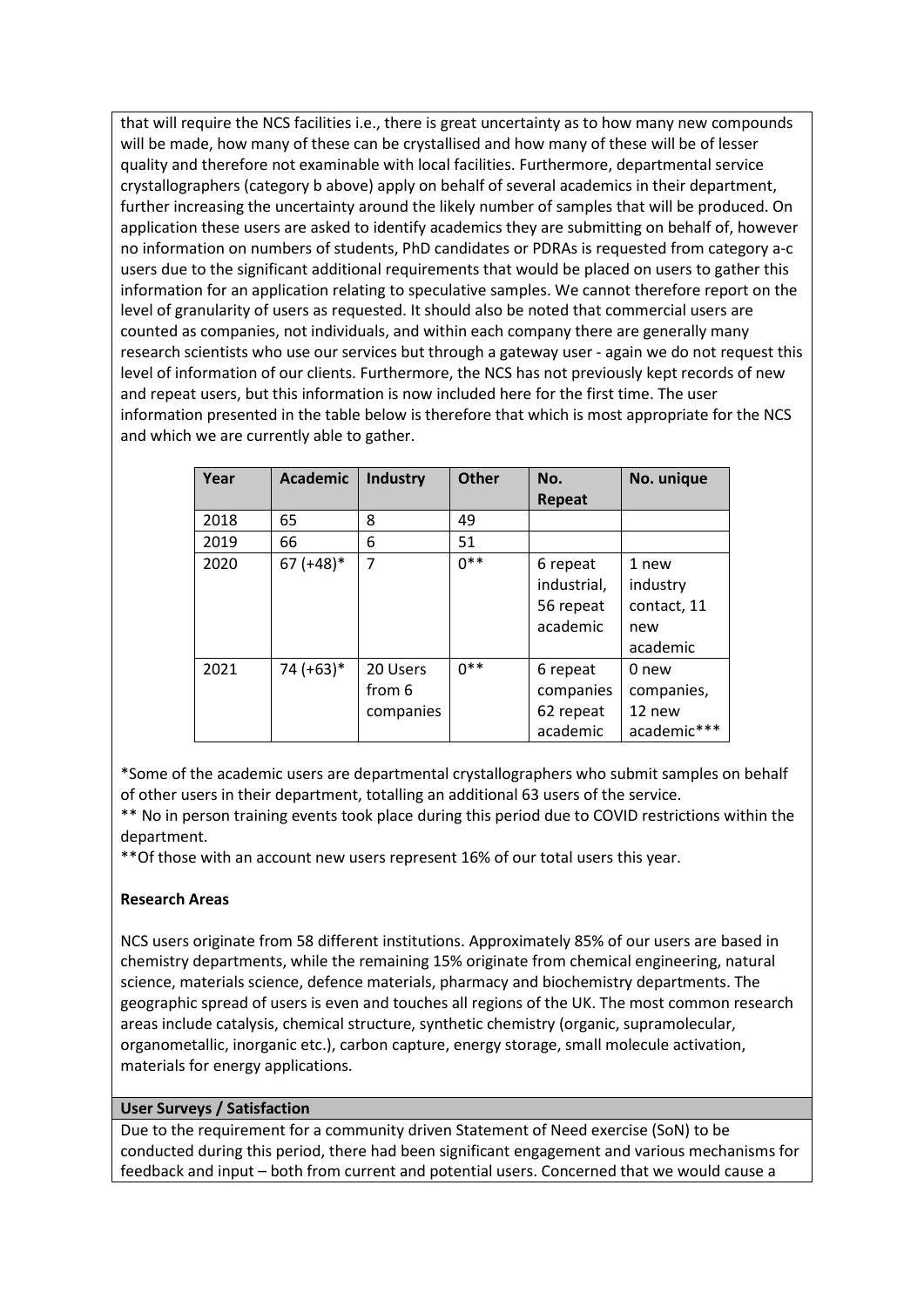level of 'survey fatigue' which would not provide meaningful feedback, it was decided not to conduct the usual satisfaction survey at the same time. Further, due to the pandemic restrictions, it was decided that rather than forcing users to reapply every 6 month period that allocations are simply rolled over on a pro-rata basis. The user satisfaction survey is an integral part of the application process for returning users – and with this exercise not being conducted the user survey was therefore not conducted either. As operations now move towards a post-pandemic level, we will be resuming the normal application rounds and therefore also the user satisfaction survey.

We continue to receive feedback through more informal routes such as within email correspondence. However, the following comment is of particular note as it was received as part of a journal article review:

*"There are problems with the X-ray data, and these have been rightly highlighted by the authors. The fact that data were collected by the NCS means that it is unlikely that anyone could collect a better dataset, and it would be a shame if this chemistry were hidden away because of this. The authors do not give too much emphasis on metric parameters which is sensible, but I would accept the X-ray data as presented - I for one defy anyone to achieve better!"*

However, what is of exceptional note is that during the reporting period a full Community Statement of Need exercise was conducted. This is a considerable consultation exercise and while it does not replace direct feedback on usage of the service it does in some respects imply satisfaction – and many positive comments were received from satisfied users during the exercise. The community engagement and consultation exercise was multi-facetted with numerous activities, with the most relevant to this reporting being a widely distributed (including by the British Crystallographic Association, indicating the key community role it sees the NCS playing) survey fronted by an independently convened group. The results of this survey are presented at [https://ncs.ac.uk/ncs/wp-content/uploads/sites/426/2022/02/Statement-of-Need-Questionnaire-](https://ncs.ac.uk/ncs/wp-content/uploads/sites/426/2022/02/Statement-of-Need-Questionnaire-Results.pdf)[Results.pdf.](https://ncs.ac.uk/ncs/wp-content/uploads/sites/426/2022/02/Statement-of-Need-Questionnaire-Results.pdf) 193 respondents provided user community demographics from academic and commercial sectors, feeding into further targeted discussions conducted by running focus groups and interviews. 91% said that the use of facilities offering collection of data on weakly diffracting samples would be useful or essential to their research. 83% said advanced structure determination (e.g. from datasets of twinned crystals) would be useful or essential to their research. Between 67 and 78% of community members indicated their research would greatly benefit from new insights enabled by advanced techniques, while a further 20% would now consider the potential benefits. Additionally, 85% indicated that an advanced crystallisation service would be highly valuable. Some indicative comments contributed during this exercise that indicate satisfaction with the NCS include:

*"This is a fantastic service that is essential for many researchers in universities where there is no single crystal diffraction facility. Without it we could not carry out our research. The costs of housing and staffing these facilities in our own department are too high and shared central facilities support by experienced staff are essential."* 

*"NCS's ability to deal with weak diffractors and twinned crystals is really essential for our work."*

The survey was a primary source of information in defining the key community requirements of the NCS and these are expressed in the Statement of Need response which can be found at [https://www.ncs.ac.uk/ncs/wp-](https://www.ncs.ac.uk/ncs/wp-content/uploads/sites/426/2022/02/Statement_of_Need_2020.pdf)

[content/uploads/sites/426/2022/02/Statement\\_of\\_Need\\_2020.pdf.](https://www.ncs.ac.uk/ncs/wp-content/uploads/sites/426/2022/02/Statement_of_Need_2020.pdf)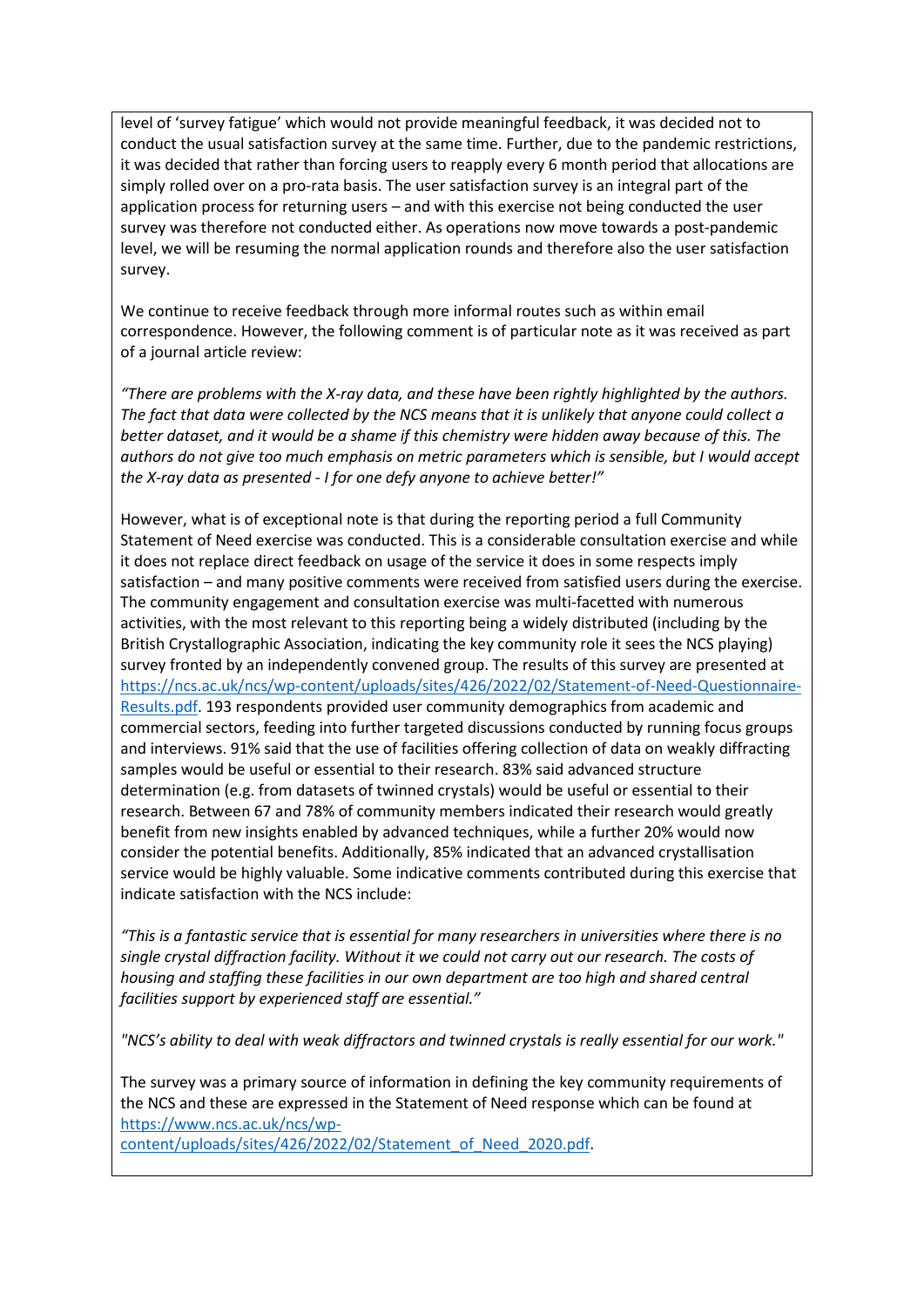### **Service Demand**

The service provided can be separated into two types based on the extent of the study (see also Publications Section) - Full Structure Analysis (FSA) and Data Collection Only (DCO). The DCO service is for experienced users requiring access to more advanced instrumentation at the NCS to collect data on challenging crystals. The FSA service is accessed by users who are not familiar with solving crystal structures or require the help of expert crystallographers for particularly difficult structures. The fundamental difference is that the DCO service generally only requires instrument time and is relatively quick to turn around, although crystal manipulation and selection can be challenging, and data may often need reprocessing. The FSA service requires the same amount of resourcing to collect the data but a considerable amount of expert crystallographer input to generate a result. The Service Level for processing the data resulting from the DCO service is 5 days, whereas the target for processing FSA samples is 20 days.

On application, an allocation is awarded which is prioritised into high, medium and low priority samples. On receipt a sample is logged into our Portal system with time until data collection Service Levels of 10, 20 and 30 days for High, Medium and Low priority samples respectively (this prioritisation system is regardless of whether a sample is FSA or DCO as prioritisation is based on scientific merit).

All commercial samples are FSA, but instead of L/M/H priority these are treated as bands 1/2/3. This banding refers to the difficulty of the sample and therefore how much resource is likely to be required to generate a result. The banding is directly linked to a pricing structure. Band 1 requires less than 4 hours on an instrument and is a relatively simple structure to solve; Band 2 is between 4 and 24 hours on the instrument and is reasonably difficult to process; Band 3 includes any sample requiring > than 24 hours data collection or a particularly challenging data analysis. Whilst these figures don't specifically align to the high, medium and low brackets for academics, they provide an indication of instrument time required for routine, difficult and extremely challenging samples. It is noted that processing times can vary drastically depending on sample difficulty. The table below summarises the Service Level criteria for DCO and FSA analyses.

|   | <b>Service</b> |    |             | <b>Commercial</b> |
|---|----------------|----|-------------|-------------------|
|   | FSA*<br>DCO*   |    | <b>Band</b> | Time**            |
|   |                | 30 |             | >24               |
| M |                | 40 |             | $4 - 24$          |
|   | 35             | 50 |             | <4                |

\* Total number of working days to provide result

\*\* Time on instrument (hours)

# **Theoretical Demand**

The NCS operates a biannual call for applications for access to generate allocations. Academics apply for the number of samples they expect their group will generate in a 6-month period. The NCS Strategy and Allocations Panel (SAP) review this request on scientific merit and to ensure a reasonable workload for the service. An additional category, 'Reserved', is introduced at this point: if a large request is made then some samples can be allocated here – these will not be included in Service Level reporting and are examined only if there is spare capacity and no turnaround time guarantee is given. The Reserved mechanism allows the service capacity to be fine-tuned at the stage when the demand is essentially unknown. This is the basis of *theoretical*  demand and capacity levels. The number of samples allocated during this reporting period are shown below.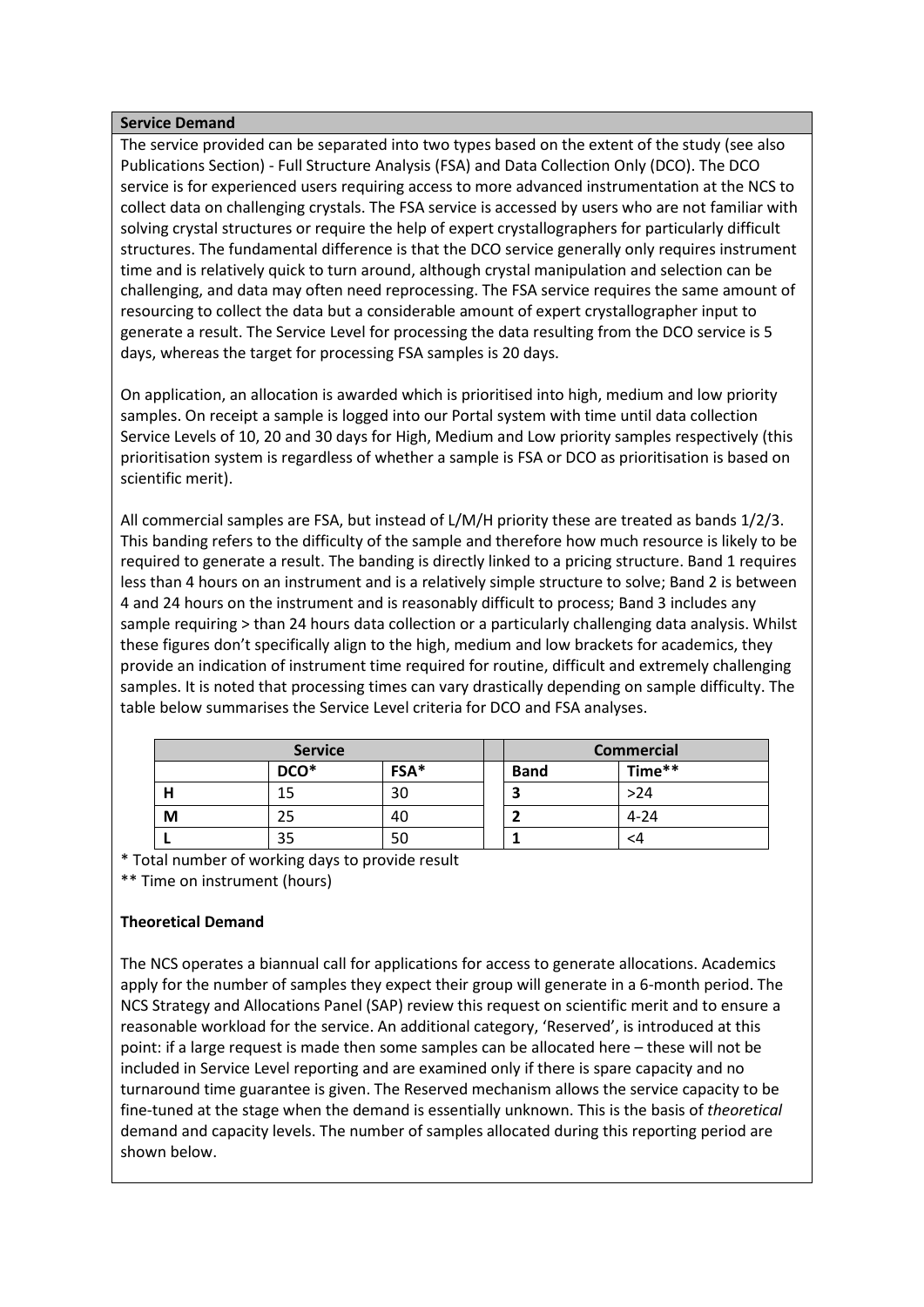

The ratio of H:M:L is allocated to provide an appropriate workload. While there is a higher proportion of DCO samples, over 40% of the capacity relates to FSA samples, which are more demanding of time and expertise.

The number and spread of samples allocated in the 2020-2021 period is identical to the 2019- 2020 period. This is to be expected, as in the first half of this period user allocations were rolled over to relieve unnecessary pressure on all during a demanding pandemic restricted time. The second half of the period, when users had to apply for their allocations again, shows a typical spread with most samples being in low and medium data collection only and medium full structure analysis categories.



# **Actual Demand Vs. Capacity**

Service capacity has been affected somewhat by reduced capacity in the chemistry department. Often during this period we were only allowed one person from the group in the building. Datasets could be processed at home but a reduced occupancy in the department did reduce the amount of data that could be collected. Demand for the service has also been lower in the last two years than in previous years, due almost exclusively to restrictions on people being able to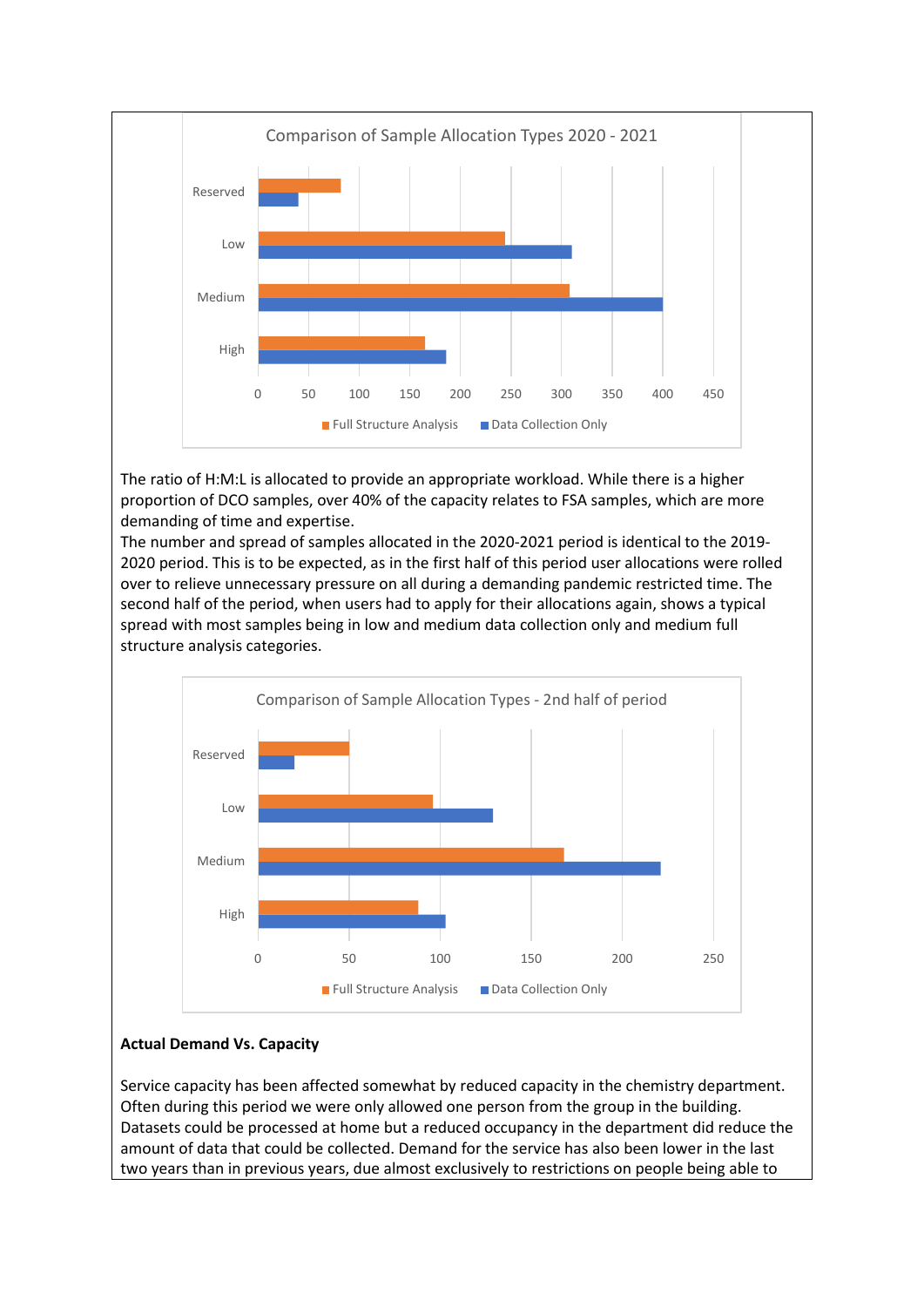access their laboratories. Previously, to measure the actual demand vs capacity, the number of samples submitted in a period was compared to turnaround time for respective KPIs. Due to instrument upgrades, as discussed in section 9, it has not been possible to properly monitor the rate at which samples go through the system. Therefore, to report actual demand for this period it is only possible to report the number of samples completed in this period compared to the previous year. Whilst this does not accurately provide a sample turnaround time, it does show a trend in demand for the service. Since the ability to process samples has not been affected, and the NCS has been prioritised by the University to allow us to continue working, turnaround time has not been the biggest factor in our demand vs. capacity.

|                 | 2019-2020 | 2020-2021 |
|-----------------|-----------|-----------|
| Low             | 130       | 164       |
| <b>Medium</b>   | 198       | 277       |
| High            | 171       | 174       |
| <b>Reserved</b> | 34        | 69        |
| <b>Total</b>    | 533       | 684       |
|                 |           |           |
| <b>DCO</b>      | 339       | 470       |
| <b>FSA</b>      | 194       | 214       |

We report an increase of 22% in completed samples over the previous year. The first half of the year complete 278 samples, while in the second half the remaining 406 were completed, suggesting a return to more normal demand for the service.

Following upgrades to the Portal2 system to account for the instrument upgrades, in the next reporting period it will be possible to return to tracking turnaround time to ensure that demand is met.

### **Risks**

A risk register is maintained for all capital equipment, either whole entities or components where appropriate, that the facility crucially relies on and has a value >£10k. The register is regularly reviewed by the Operations and Management Team (OMT), which passes concerns or strategic requirements to the Strategy and Allocations Panel (SAP).

In this period Core Equipment identified through the register was installed (goniometer, cryostat, microscope & optics). Further, the aims of the NCS for 2022-2027 were defined by a Statement of Need exercise. In combination with these needs and the risk register, the equipment base was extensively reviewed and the requirement for another replacement goniometer and detector incorporated into the renewal proposal.

The register also identified a persistent water chiller problem causing failure of the most important X-ray generator in very hot weather – a replacement has now been installed and a further chiller has been identified for replacement due to age and unreliability. Other facility related risks are assessed by the OMT and/or SAP as appropriate. NCS is embedded in School of Chemistry strategy, with the Head of Department attending OMT once a quarter and SAP twice a year, which ensures senior management are aware of major issues. The risks considered include:

• Those associated with staffing absence or resignation - reasonable number of PDRAs so some redundancy, Director covered by department,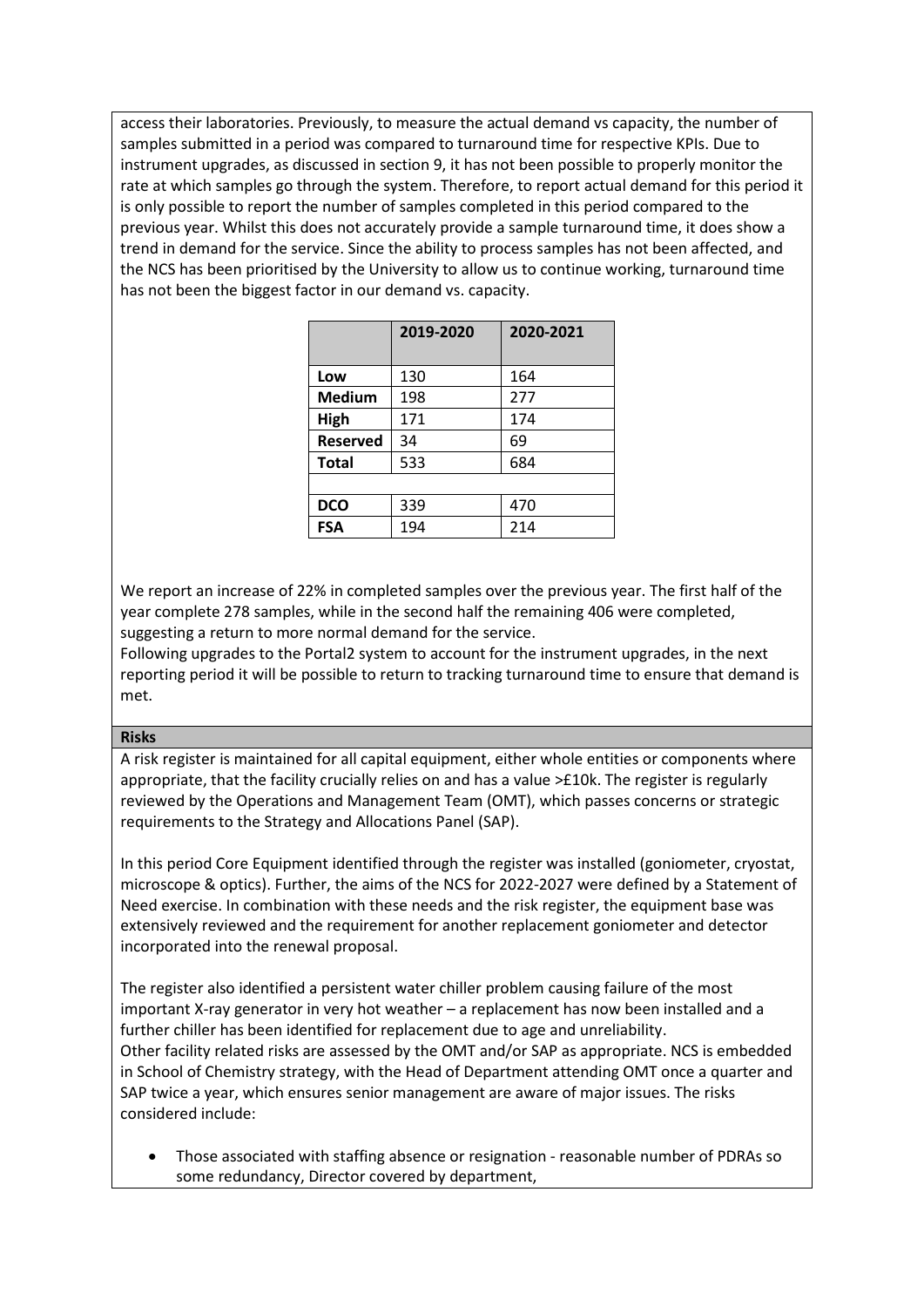- Financial regular review to ensure overspend, contingency plans if funding renewal doesn't occur,
- Disaster recovery e.g. fire, pandemic covered by Departmental policy and mitigation/recovery measures put in place,
- Host institution issues e.g. infrastructure failure reporting channels clear, close two-way interaction with School Facilities Manager.

Management of the current Covid-19 pandemic situation illustrates the strong risk prevention measures in place. The department cautiously opened soon after the first lockdown ended in June 2020, with the NCS amongst the first to return due to the low level of laboratory occupancy required and high potential for remote control and monitoring of experiments. Prior to return, extensive and rigorous Risk Assessments and Method Statements were devised at several different levels – research groups leaders were engaged and trained from the outset and templates cascaded down through the levels to ensure risk levels minimised. Controlled access and occupation levels were devised and coupled with rigorous hygiene and PPE measures to ensure infection control. Weekly reviews were performed and reported up the chain of command. With time the department moved to different tiers of control which involved gradual increase of occupancy with associated review and rewrite of RAMS processes and documentation. Extensive Covid-19 safety training has been provided to all staff reoccupying the buildings with documentation, meetings and support provided via online systems. A rigorous system of notification, risk assessment and sign off is required when further staff, servicing engineers, etc are admitted into the department. Throughout this time a dedicated member of senior staff has overseen the Covid-19 response and risk assessment. The NCS has been deemed business critical, with suitable procedures in place, meaning that it is amongst the last operations to be shut down in the case of lockdown. With all these risk prevention measures in place it has been possible for the NCS to continue to operate under pandemic conditions throughout the entire reporting period.

### **KPIs and SLs**

|             |                                                             |                                                 | <b>SLA Level</b> |              |            |                                                                                                     |                                     |
|-------------|-------------------------------------------------------------|-------------------------------------------------|------------------|--------------|------------|-----------------------------------------------------------------------------------------------------|-------------------------------------|
| <b>Type</b> | <b>Description</b>                                          | <b>Time for</b><br>Performance                  | Green            | <b>Amber</b> | <b>Red</b> | 1st Sep 2020 -<br>31st Aug 2021                                                                     | <b>Directors</b><br><b>Comments</b> |
| <b>RMI</b>  | Total<br>number of<br>all Users                             | Period<br>associated<br>with specific<br>report | N/A              | N/A          | N/A        | 74 Routine<br>Service users<br>(+63 from<br>departmental<br>crystallographers)                      |                                     |
| RMI         | Spectrum of<br>user types                                   | Period<br>associated<br>with specific<br>report | N/A              | N/A          | N/A        | 63 individual<br>service users, 11<br>departmental<br>crystallographers,<br>6 commercial<br>clients |                                     |
| <b>RMI</b>  | Number of<br>University /<br>Research<br>Groups<br>Involved | Period<br>associated<br>with specific<br>report | N/A              | N/A          | N/A        | 58 Institutions /<br>106 Groups                                                                     |                                     |
| <b>RMI</b>  | Percentage<br>of Access                                     | Period<br>associated                            | N/A              | N/A          | N/A        | 100% (Routine<br>service) / 100%                                                                    |                                     |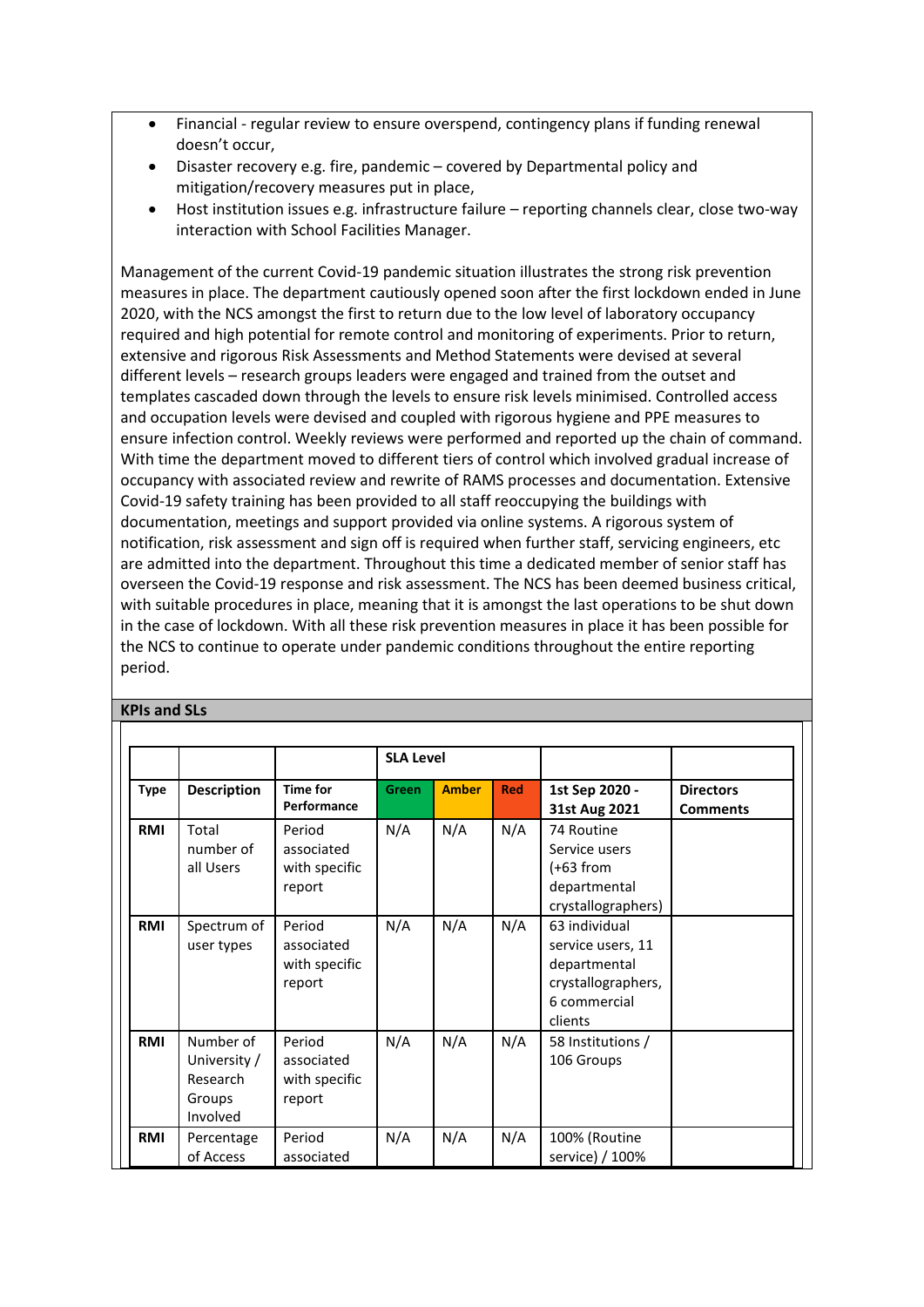|                        | Requests                                                                              | with specific                                   |                            |                             |                          | (Advanced                                                                                                                |                                                                                                                                                                                                                                                                                                      |
|------------------------|---------------------------------------------------------------------------------------|-------------------------------------------------|----------------------------|-----------------------------|--------------------------|--------------------------------------------------------------------------------------------------------------------------|------------------------------------------------------------------------------------------------------------------------------------------------------------------------------------------------------------------------------------------------------------------------------------------------------|
|                        | Accepted                                                                              | report                                          |                            |                             |                          | Technique)                                                                                                               |                                                                                                                                                                                                                                                                                                      |
| RMI                    | Percentage<br>of<br>equipment<br>time<br>dedicated<br>to different<br>access<br>modes | Period<br>associated<br>with specific<br>report | N/A                        | N/A                         | N/A                      | 60% (Routine<br>service,<br>academic) / 10%<br>Commercial /<br>20% Host<br>institution / 10%<br>(Advanced<br>techniques) |                                                                                                                                                                                                                                                                                                      |
| RMI                    | The number<br>of<br>completed<br>samples                                              |                                                 | N/A                        | N/A                         | N/A                      | 684                                                                                                                      | This is an<br>increase of 149<br>samples on last<br>year indicating a<br>gradual return<br>to our normal<br>figures. 278<br>between Sept<br>and Feb and<br>then 406<br>between March<br>and August. The<br>latter half of the<br>year is much<br>closer to our<br>normal statistics<br>pre COVID. ** |
| <b>SL</b>              | Percentage<br>of User<br>enquiries<br>responded<br>to within<br>Stated                | 2 working<br>days                               | 95%<br>and<br>above        | >90%<br>but<br><95%         | 90%<br>or<br>less        | 100%                                                                                                                     |                                                                                                                                                                                                                                                                                                      |
| <b>SL</b>              | Window                                                                                |                                                 |                            |                             |                          |                                                                                                                          |                                                                                                                                                                                                                                                                                                      |
|                        | Percentage<br>of Access<br>Requests<br>Responded<br>to within<br>Stated<br>Window     | 2 working<br>days                               | 95%<br>and<br>above        | >90%<br>but<br><95%         | 90%<br>or<br>less        | 100%                                                                                                                     |                                                                                                                                                                                                                                                                                                      |
| <b>SL</b><br><b>SL</b> | Percentage<br>of Training<br>Requests<br>Responded<br>to within<br>Stated<br>Window   | 2 working<br>days<br>3 months                   | 95%<br>and<br>above<br>95% | >90%<br>but<br><95%<br>>90% | 90%<br>or<br>less<br>90% | 100%<br>100%                                                                                                             |                                                                                                                                                                                                                                                                                                      |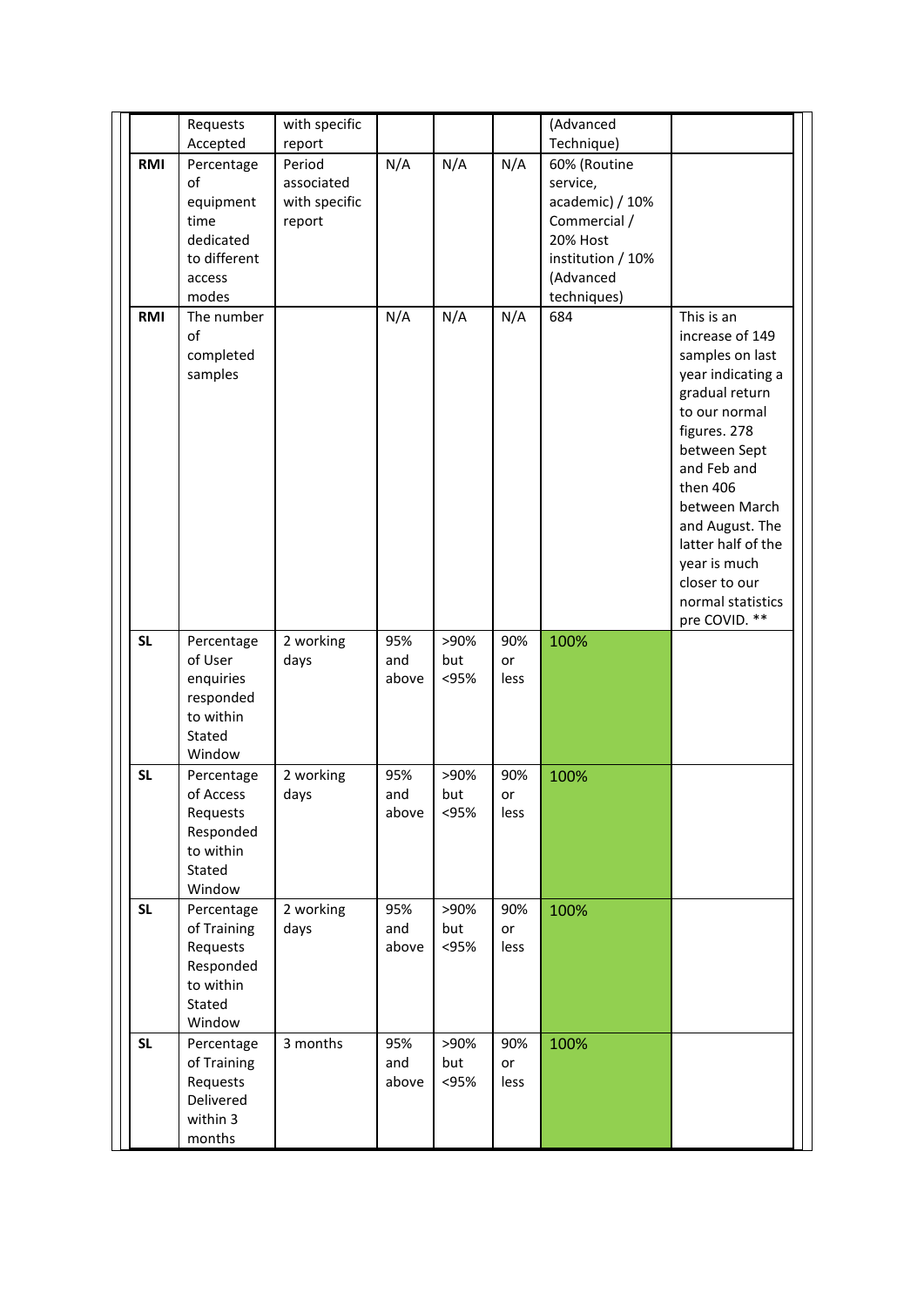| <b>SL</b><br><b>SL</b> | Number of<br>Customer<br>Complaints<br>(expressed<br>as a<br>percentage<br>of the Total<br>Number of<br>User<br>Approvals<br>made within<br>the period) | Period<br>associated<br>with specific<br>report<br>Period | Less<br>than<br>5%<br>95% | 5-10%<br>>90%       | Over<br>10%       | 0%    |                                                                                                                                                                                                                                                                                                                                                                                                                                                                                                                                       |
|------------------------|---------------------------------------------------------------------------------------------------------------------------------------------------------|-----------------------------------------------------------|---------------------------|---------------------|-------------------|-------|---------------------------------------------------------------------------------------------------------------------------------------------------------------------------------------------------------------------------------------------------------------------------------------------------------------------------------------------------------------------------------------------------------------------------------------------------------------------------------------------------------------------------------------|
|                        | Percentage<br>of customer<br>complaints<br>resolved<br>within<br>Stated<br>Window<br>using the<br>Dispute<br>Resolution<br>Plan.                        | associated<br>with specific<br>report                     | and<br>above              | but<br>< 95%        | 90%<br>or<br>less | N/A   |                                                                                                                                                                                                                                                                                                                                                                                                                                                                                                                                       |
| <b>SL</b>              | Percentage<br>Uptime<br>/Downtime<br>of Total<br>Available<br>Time within<br>Period                                                                     | Period<br>associated<br>with specific<br>report           | 95%<br>and<br>above       | >90%<br>but<br><95% | 90%<br>or<br>less | 97.6% | Several<br>equipment<br>upgrade<br>installations<br>contribute to<br>the facility<br>availability.<br>Particularly with<br>Covid<br>restrictions in<br>place it was not<br>possible for >1<br>person to be in<br>the laboratory<br>at any one time.<br>The installation<br>of a whole new<br>diffractometer<br>on the spare Cu<br>port for Crystal<br>Sponge work<br>and the much<br>needed upgrade<br>to the ultra-high<br>intensity Mo<br>goniometer<br>were the two<br>main events<br>that contributed<br>to facility<br>downtime. |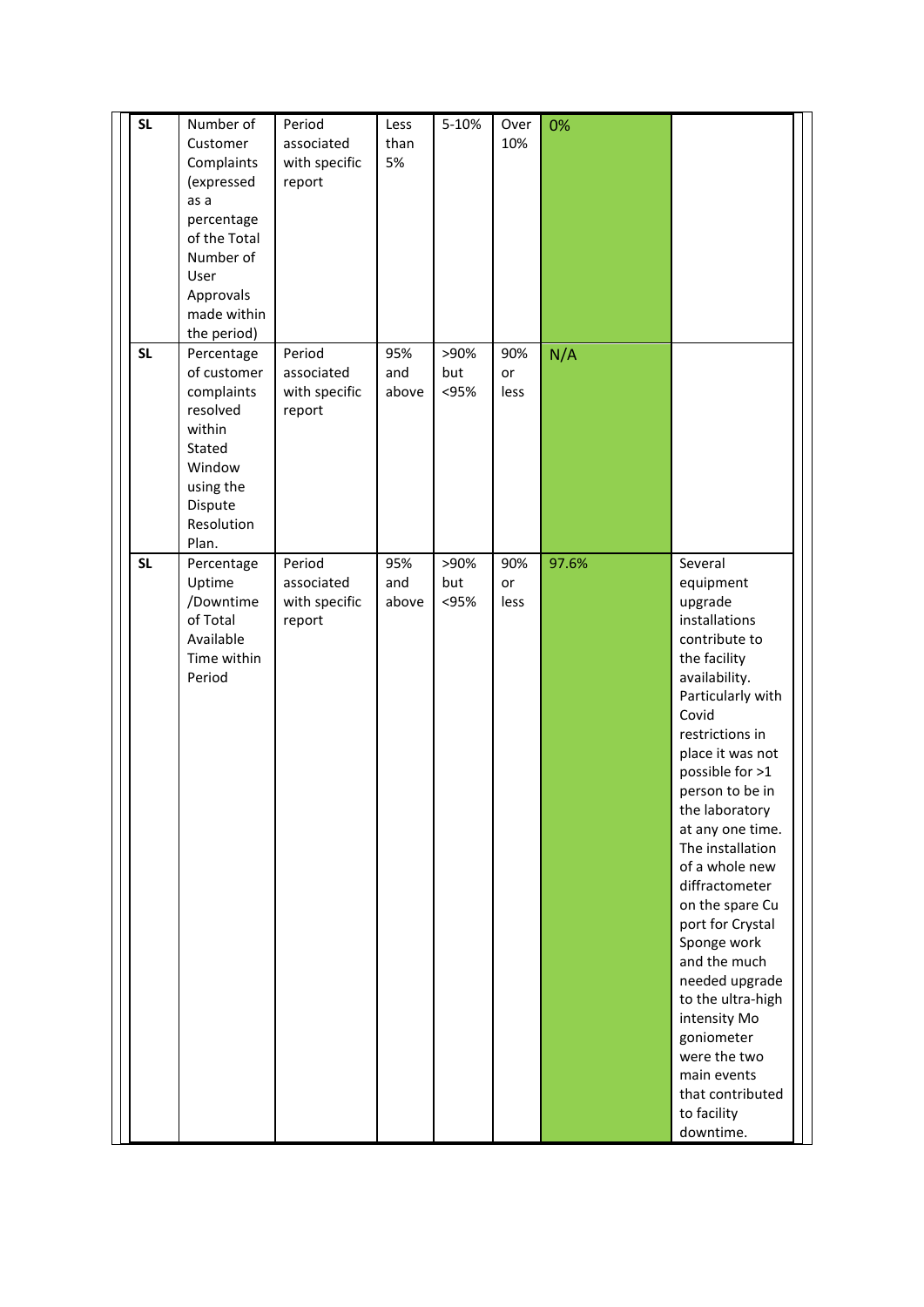| <b>SL</b> | Percentage<br>of Access<br>Costs<br>recovered                                                        | Period<br>associated<br>with specific<br>report                                                            | 10                  | 6                   | $\overline{2}$    | 15.6      |                                                                                                                                                                                     |
|-----------|------------------------------------------------------------------------------------------------------|------------------------------------------------------------------------------------------------------------|---------------------|---------------------|-------------------|-----------|-------------------------------------------------------------------------------------------------------------------------------------------------------------------------------------|
| <b>SL</b> | Number of<br>Publications                                                                            | 1 year                                                                                                     | 30                  | 20                  | 10                | 40        |                                                                                                                                                                                     |
| <b>SL</b> | Number of<br>publicity<br>activities<br>per year                                                     | 1 year                                                                                                     | 10                  | 8                   | 6                 | 13        |                                                                                                                                                                                     |
| <b>SL</b> | The time<br>from arrival<br>of a sample<br>to logging in<br>and<br>informing a<br>User of<br>receipt | within 2<br>working days                                                                                   | 95%<br>and<br>above | >90%<br>but<br><95% | 90%<br>or<br>less | 100%      |                                                                                                                                                                                     |
| <b>SL</b> | The time a<br>sample is in<br>the queue                                                              | From logging<br>in a sample<br>to<br>examination:<br><b>High Priority</b><br>sample = $10$<br>working days | 95%<br>and<br>above | >90%<br>but<br><95% | 90%<br>or<br>less | 79.6%***  | Due to<br>pandemic<br>restrictions<br>regarding access<br>to the Chemistry<br>department and<br>multiple                                                                            |
| <b>SL</b> | The time a<br>sample is in<br>the queue                                                              | From logging<br>in a sample<br>to<br>examination:<br>Medium<br>Priority<br>samples = $20$<br>working days  | 95%<br>and<br>above | >90%<br>but<br><95% | 90%<br>or<br>less | 90.7%***  | occupation of<br>spaces, the<br>laboratory was<br>only able to<br>operate at 25%<br>occupancy. So<br>effectively only<br>1 member of                                                |
| <b>SL</b> | The time a<br>sample is in<br>the queue                                                              | From logging<br>in a sample<br>to<br>examination<br>Low Priority<br>samples = $30$<br>working days         | 95%<br>and<br>above | >90%<br>but<br><95% | 90%<br>or<br>less | 88.6%***  | staff could be in<br>the facility at a<br>time and there<br>are 4<br>instruments to<br>support.<br>Instrument                                                                       |
| <b>SL</b> | Time from<br>examination<br>to end<br>result                                                         | Data<br>collection $= 5$<br>working days                                                                   | 95%<br>and<br>above | >90%<br>but<br><95% | 90%<br>or<br>less | $72.3***$ | upgrades also<br>compounded<br>this problem.<br>Despite this                                                                                                                        |
| <b>SL</b> | Time from<br>examination<br>to end<br>result                                                         | <b>Full Structure</b><br>Analysis=20<br>working days                                                       | 95%<br>and<br>above | >90%<br>but<br><95% | 90%<br>or<br>less | $67.8***$ | obstacle and<br>largely due to<br>judicious<br>scheduling and<br>exceptional<br>flexibility of<br>staff, statistics<br>of 67-90+%<br>efficiency is an<br>impressive<br>achievement. |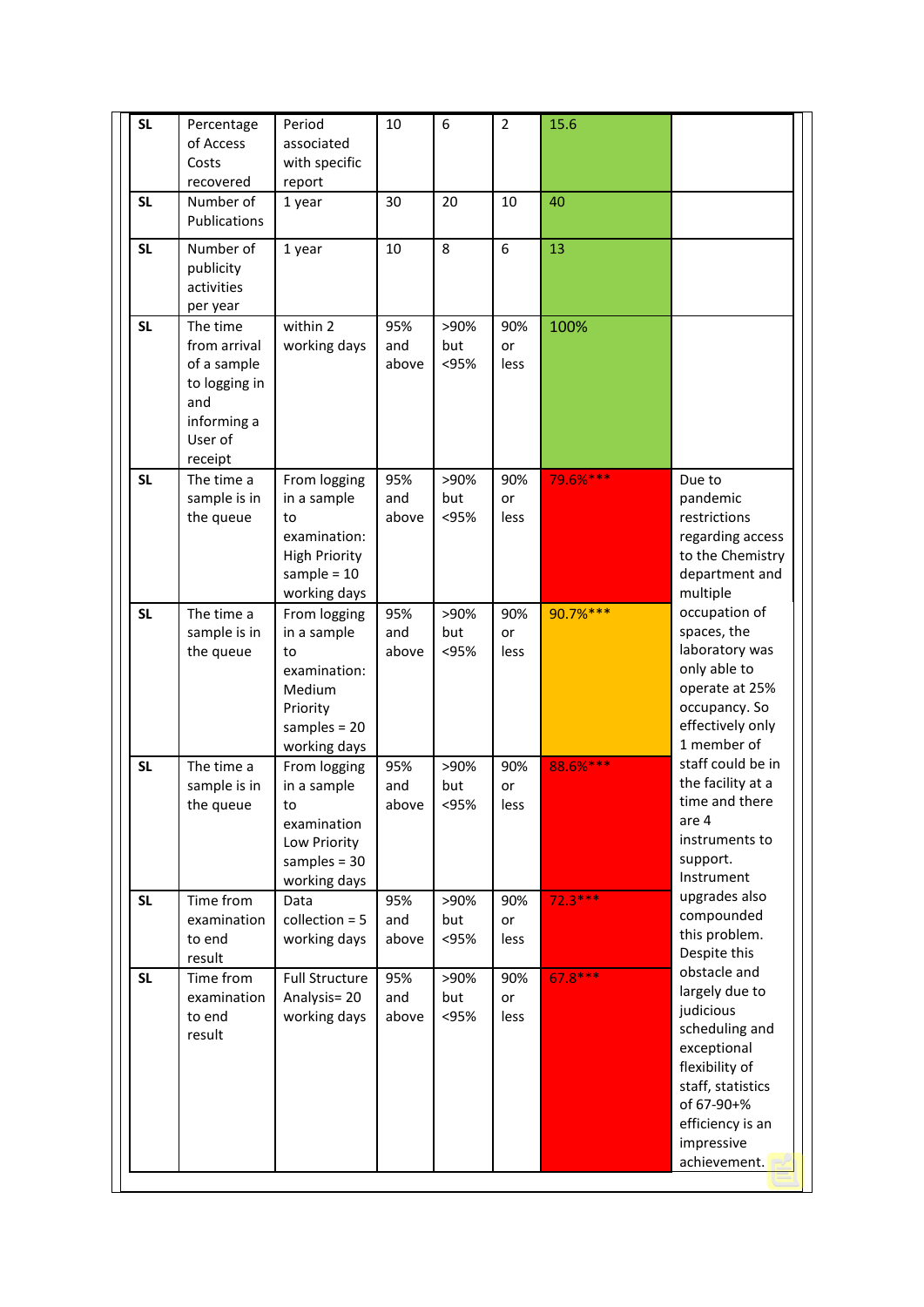\*\* This number does not take into account any advanced technique experiments such as high pressure, gas cell or crystal sponge experiments. The latter has had a single diffractometer dedicated to it for a year and the group have undertaken 350 experiments throughout the year. The experiments involve soaking 3 crystal sponges with an analyte and often all 3 sponges are run on the diffractometer leading to a vast number of datasets which are quite difficult to process and solve.

\*\*\* Collection and processing statistics for the period are skewed by an unfortunate situation with the Portal2 system. The recent upgrade of a number of the instruments has resulted in a change in the technical data architecture of the facility. Whilst this upgrade has greatly increased collection times and capacity, data is now acquired too rapidly to be saved directly onto the data server as per the old instrumentation. We are currently in the situation where we have a mixture of old and new instrumentation which is saving data in different ways. This has led to problems with Portal2 accurately detecting when a sample has been run as the bespoke system is hard-wired into the old instrumentation approach. This has resulted in apparent delays that are mostly artificial. At the time of writing, we have begun an extensive rework of the facility data infrastructure so that it can scan for the generation of new datasets – we expect this work to be complete by Easter 2022 and by mid 2022 for the final upgrade to be completed. Thereafter we expect Service Level reporting to return to normal.

#### **Links**

NCS has input and collaboration with numerous **Organisations and Facilities:**

- Diamond, through beamline I19 (EH1) are formally key partners in delivering the NCS. This has led to access and use of I19 EH2 and more currently also to I15. Optimising access to Diamond facilities and opening up to more advanced techniques was the subject of a significant amount of activity around the Statement of Need, resulting in new proposed access routes. Furthermore, Diamond and Southampton co-fund and supervise a PhD student aligned to the NCS and split over the two sites, whose goal is to develop and apply a new type of gas cell for in-situ/in-operando studies.
- A collaboration with the SXD beamline at the ISIS neutron source has seen the facilitation of access and data analysis for NCS users that wouldn't otherwise have been aware / capable of using such a facility. This has resulted in publications and a formal arrangement would be proposed for future delivery of the NCS.
- SJC is also the Director of the Physical Sciences Data-science Service and is driving convergence of the two NRFs on crystallographic data management, aggregation and publication.
- SJC advised on the models and approaches for establishing the Computed Tomography NRF and sits on management advisory panel of the Southampton site.
- SJC is a consultant feeding into the direction and setup for the ChemMatCARS beamline at the Advanced Photon Source (Chicago).
- SJC led community discussions/workshops around embedding Quantum Crystallography into regular crystallographic analysis. Firstly with a consortium involving 20 parties across Europe and then more broadly at a global community event. SJC is the lead proposer looking at routes to fund developments in the area.
- Radiation Decay project through a collaboration with Dr Grabowsky (Bern) that is informing synchrotrons (specifically Diamond, APS and ESRF) as to how to deal with this phenomenon.
- BCA Education & Outreach Officer and CCDC SJC coordinates public engagement initiatives and projects at a national level.
- SJC sits on the IUCr Committee on Data and IUPAC FAIR data taskforce and through these Unions is driving global approaches to managing, curating and sharing raw data in Chemical Crystallography.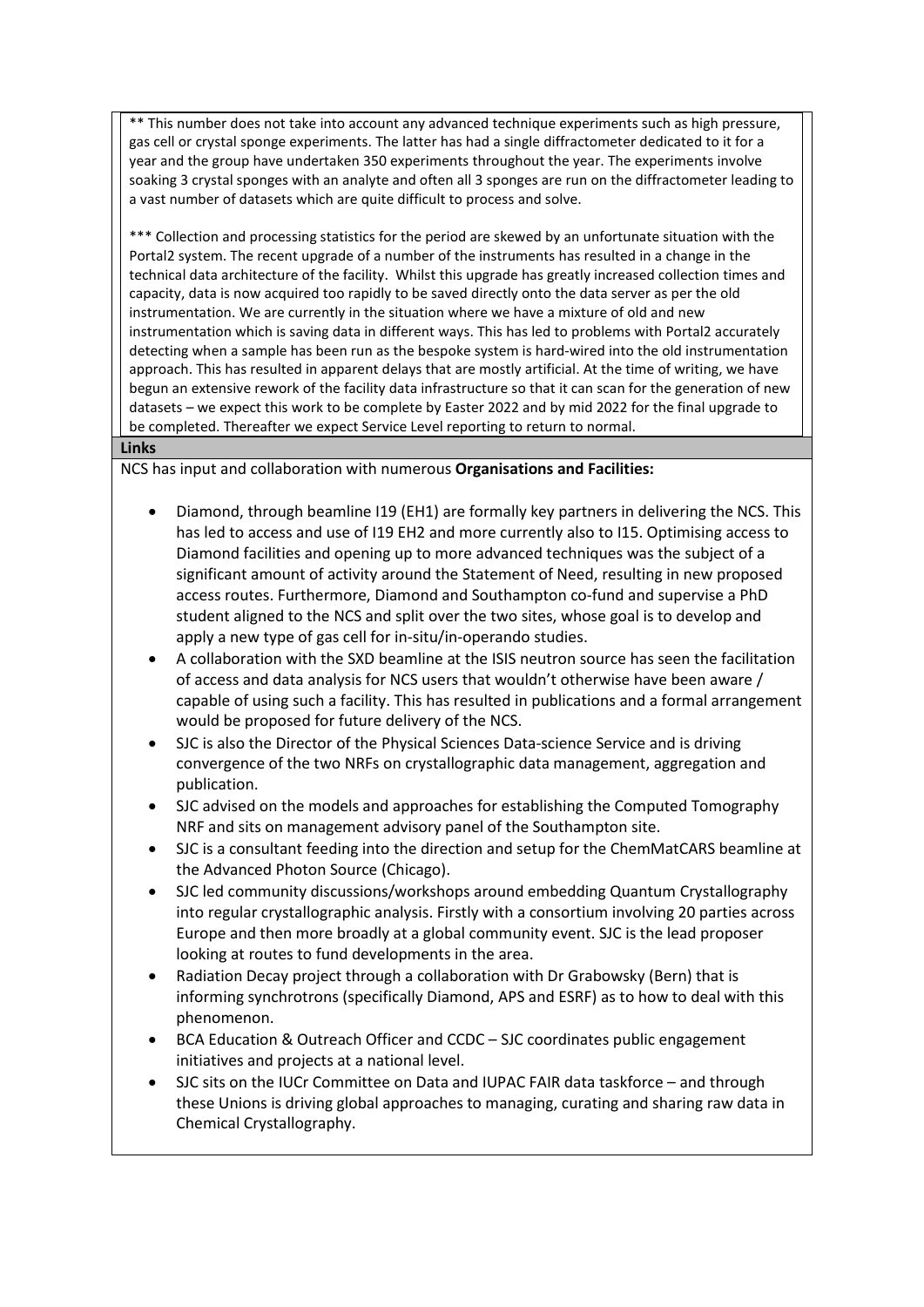The following **International** institutions have formal links with the NCS, generally relating to student exchange and training and mostly resulting in collaborative papers (these links have been largely dormant during the global pandemic as research activity in most of these regions has been significantly reduced, however papers were produced during this period with Cagliari and UCAD):

- Karlsruhe Institute of Technology PhD student placement and training, Nature paper published
- Radboud University (Nijmegen) combined techniques to solve phase transition problems, several papers and student exchange
- King Saud University collaboration leading to publications
- Wakayama University student visits and several papers using the charge density technique
- University of Malaya student training visit and papers published
- University of Mauritius SJC conducted a training workshop, leading to several papers
- University of Ghana and KNUST SJC held several training workshops under Royal Society and Leverhume projects, resulting in being a Local and Scientific Organiser of the PCCr2 Pan-african Conference on Crystallography in Accra. Application for World University Network funding for researcher mobility between Southampton and UoG in progress
- University of Cagliari long collaboration (SJC visiting Prof providing training many visitors to NCS – 1 student in this reporting period, Enrico Podda via Eramus scheme).
- Turkey (Zonguldak & Gebze SJC visiting academic) continual stream of papers and visits (Gebze student Erasmus visit during reporting period).
- SJC is responsible for setting up and coordinating Cagliari and Gebze as Erasmus exchange partners with Southampton
- UCAD Senegal Ibrahima Thiam training visit in the reporting period, 3 papers published
- Yaounde University (Cameroon) SJC provided a training course, resulting in a stream of papers.

### **Improvements and Future Plans**

The methods development section of this report describes the implementation of the novel Crystal Sponge approach. This was facilitated by a project in collaboration with the companies Merck and Rigaku. The Rigaku contribution to the project was the provision and installation of a new state-of-the-art diffractometer worth £400k specifically tailored for the technique. This enabled work to begin immediately without having to make protracted and uncertain funding applications. This proof-of-concept project was primarily a Knowledge Transfer exercise where NCS staff were skilled up and the potential to deliver the technique as a service was explored. The project was highly successful and the provision of a service deemed viable – a contract is being drawn up with Merck to deliver a service to industry, which also has the potential for delivery to academia.

An EPSRC Impact Acceleration Account award (£60k) enabled the establishment of a fully provisioned laboratory for the soaking of crystal sponges prior to structural characterisation. This included numerous incubators, a fridge, pipettes and a wide range of smaller items and consumables. The award also bought out the time of Dr James Orton, enabling him to focus on establishing the laboratory and refining the technique.

A successful EPSRC Core Equipment proposal submitted in the summer of 2020 led to much needed and significant instrument upgrades. The primary advance was the replacement of the goniometer for the ultra-high intensity Mo source, which had become unreliable and the cause of numerous breakdowns, including having to be returned to the factory in Japan. This replacement has provided a 4x faster data collection time, bringing the instrument up to the same technical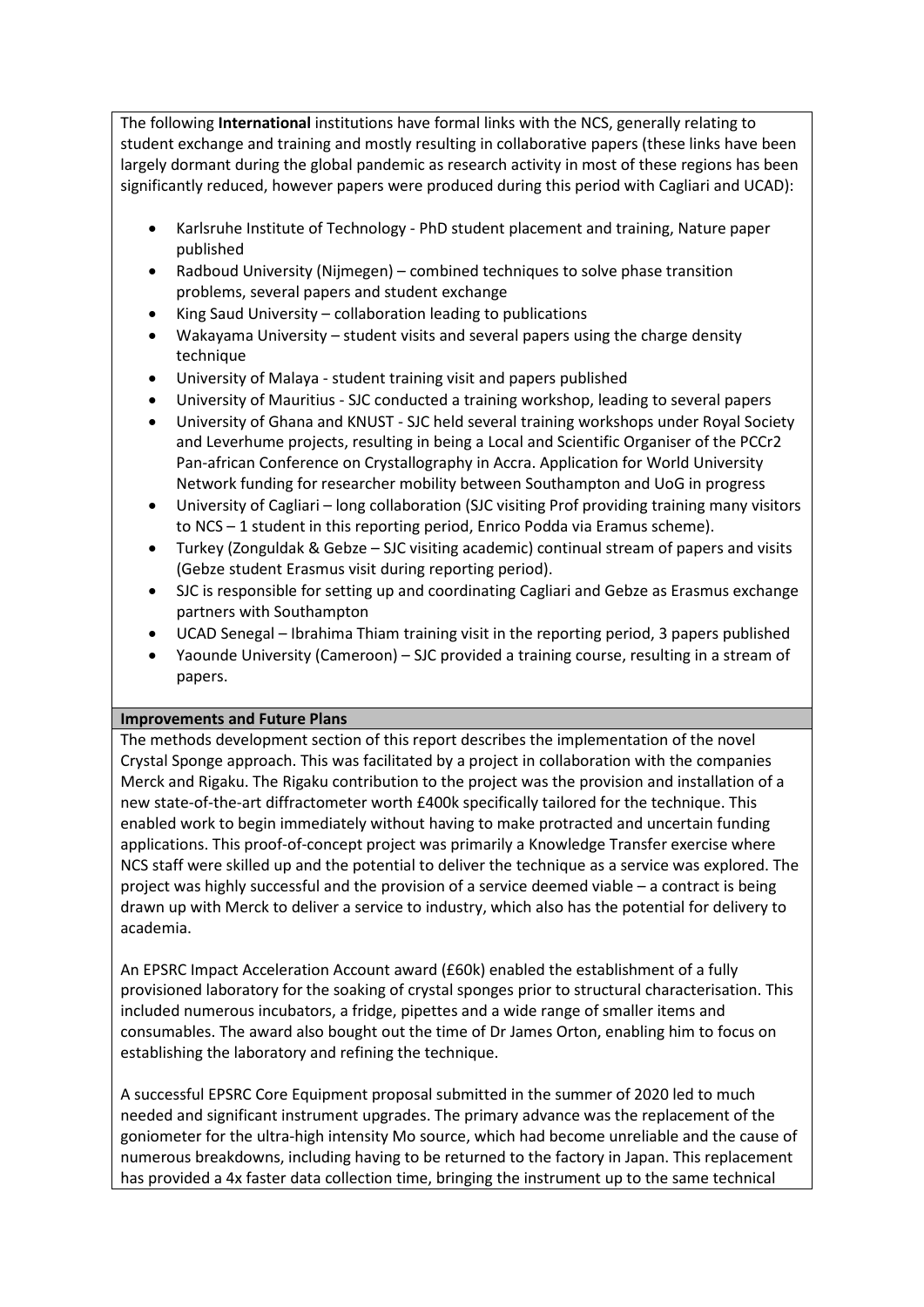level as the rest of the components and thereby maximising its potential – this also cements the sustainability of the most important facility instrument. A high-powered microscope increases the capability and throughput of the facility. A new cryogenic system and a very substantial optics upgrade enabled the full operation of the new crystal sponge instrument – at 3x the X-ray flux levels previously achievable.

The Statement of Need exercise to understand and establish the requirement for a national crystallography service was conducted during this period. This is a significant opportunity to widely engage with the community and establish requirements – from which logical improvements can be planned. The Statement of Need was successful and provided a blueprint for the next generation of the service. All the above improvements and some further planned ones fed into the development of a proposal for the service renewal with significant enhancements and new capabilities – this proposal was submitted at the beginning of August 2021.

### **Website**

The NCS website is split into two resources: the home site [\(http://www.ncs.ac.uk\)](http://www.ncs.ac.uk/) and the Portal site. The home site is mainly a resource to provide details about services, equipment and contact information. It also hosts reports and case studies.

The old NCS webpage, constructed in 2010 had very much begun to show it's age and was also a bespoke construction that had become almost impossible to administer. A complete overhaul of the whole site was therefore planned and conducted during the reporting period. As a result, the NCS home website has had a complete refresh and been moved to a new WordPress platform. This has given us much greater control over the content and layout of the site and will enable us to edit and migrate content long into the future. A student intern from the university was hired, as a website developer, to build the framework of the site, design a modern and intuitive layout and provide a ready to publish version. She also provided some training so NCS staff can maintain and edit the site in-house in the future.

The site contains all the information content that was in the original pages, such as beam time dates, routes for access, services provided etc. It also now hosts some of our training materials, such as YouTube tutorials and associated resources. We will develop these materials further and building up this area of the site to provide a library of resources and tutorials. This is especially helpful timing, given the recent interest in webinars and online workshops. This new website also allows us to track information that was previously unavailable to us. Using the Exact Metrics program, we can see the number of sessions on our website in a duration, pageviews, the average session duration and the total number of users. We can track how many new and returning visitors there have been to a page and which pages are most popular. The new site has not yet been advertised but these are statistics we can report as of the next annual report.

Our Portal2 site, where users can track their samples through the process of being analysed, is much more current and up to date. Discussions have begun, however, to understand how to adapt the system to allow users to apply for advanced technique experiments. Further developments on this will be provided in the next annual report.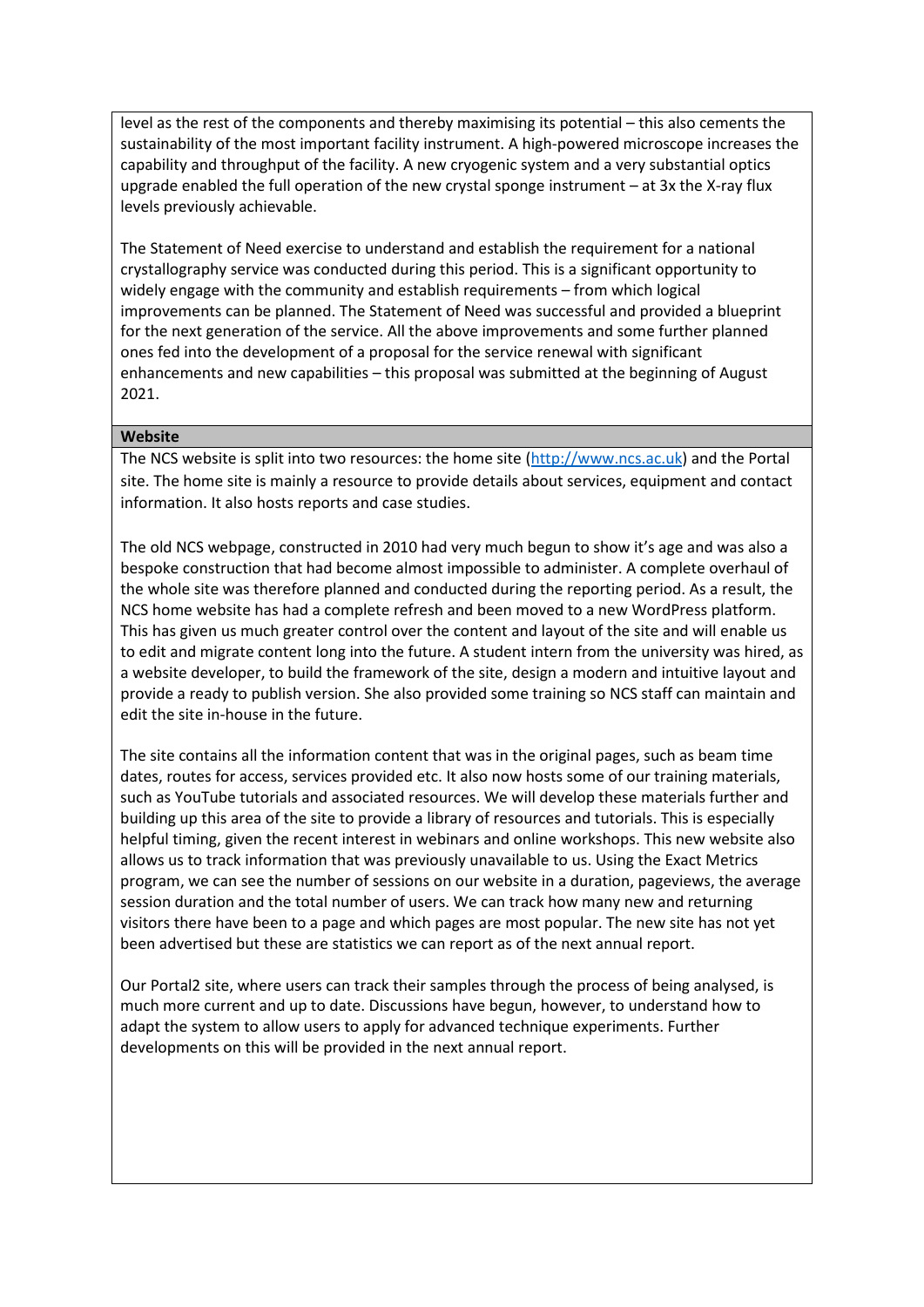#### **Case Study**

We provide a Case Study with Professor John Wallis from Nottingham Trent University (and John Hanna from Warwick University) where the NCS contribution was core, and which is the culmination of over a decade of very close collaboration. The result was a 'Hot Article' publication in the topflight journal Angewandte Chemie. A summary presentation of this Case Study and the full PDF download can be accessed via the NCS website at [https://www.ncs.ac.uk/case-studies/.](https://www.ncs.ac.uk/case-studies/)

#### **Publications 2018 – 2020**

- 1 (C) M. M. H. Smets, M. B. Pitak, J. Cadden, V. R. Kip, G. A. De Wijs, E. R. H. Van Eck, P. Tinnemans, H. Meekes, E. Vlieg, S. J. Coles and H. M. Cuppen, *Cryst. Growth Des.*, 2018, **18**, 242–252.
- 2 (C) S. Sanz, H. M. O'Connor, P. Comar, A. Baldansuren, M. B. Pitak, S. J. Coles, H. Weihe, N. F. Chilton, E. J. L. McInnes, P. J. Lusby, S. Piligkos and E. K. Brechin, *Inorg. Chem.*, 2018, **57**, 3500–3506.
- 3 (FSA) J. Conradie, M. M. Conradie, K. M. Tawfiq, S. J. Coles, G. J. Tizzard, C. Wilson and J. H. Potgieter, *New J. Chem.*, 2018, **42**, 16335–16345.
- 4 (C) A. J. Martínez-Martínez, B. E. Tegner, A. I. McKay, A. J. Bukvic, N. H. Rees, G. J. Tizzard, S. J. Coles, M. R. Warren, S. A. Macgregor and A. S. Weller, *J. Am. Chem. Soc.*, 2018, **140**, 14958– 14970.
- 5 (DCO) A. R. Kennedy, N. L. C. King, I. D. H. Oswald, D. G. Rollo, R. Spiteri and A. Walls, *J. Mol. Struct.*, 2018, **1154**, 196–203.
- 6 (FSA) J. Conradie, M. M. Conradie, K. M. Tawfiq, M. J. Al-Jeboori, S. J. Coles, C. Wilson and J. H. Potgieter, *J. Mol. Struct.*, 2018, **1161**, 89–99.
- 7 (DCO) S. Alnabulsi, B. Hussein, E. Santina, I. Alsalahat, M. Kadirvel, R. N. Magwaza, R. A. Bryce, C. H. Schwalbe, A. G. Baldwin, I. Russo, I. J. Stratford and S. Freeman, *Bioorganic Med. Chem. Lett.*, 2018, **28**, 1292–1297.
- 8 (FSA) J. Conradie, M. M. Conradie, K. M. Tawfiq, M. J. Al-Jeboori, C. D'Silva, S. J. Coles, C. Wilson and J. H. Potgieter, *Data Br.*, 2018, **20**, 1397–1408.
- 9 (DCO) S. A. Raza, U. Schacht, V. Svoboda, D. P. Edwards, A. J. Florence, C. R. Pulham, J. Sefcik and I. D. H. Oswald, *Cryst. Growth Des.*, 2018, **18**, 210–218.
- 10 (DCO) S. L. Haddow, D. J. Ring, H. Bagha, N. Pearce, H. Nowell, A. J. Blake, W. Lewis, J. McMaster and N. R. Champness, *Cryst. Growth Des.*, 2018, **18**, 802–807.
- 11 (DCO) E. Loukopoulos, A. Abdul-Sada, E. M. E. Viseux, I. N. Lykakis and G. E. Kostakis, *Cryst. Growth Des.*, 2018, **18**, 5638–5651.
- 12 (FSA) A. Iannetelli, G. Tizzard, S. J. Coles and G. R. Owen, *Inorg. Chem.*, 2018, **57**, 446–456.
- 13 (FSA) A. P. Y. Chan, G. M. Rosair and A. J. Welch, *Inorg. Chem.*, 2018, **57**, 8002–8011.
- 14 (DCO) D. Andreou, M. G. Kallitsakis, E. Loukopoulos, C. Gabriel, G. E. Kostakis and I. N. Lykakis, *J. Org. Chem.*, 2018, **83**, 2104–2113.
- 15 (DCO) A. W. McCarter, M. Sommer, J. M. Percy, C. Jamieson, A. R. Kennedy and D. J. Hirst, *J. Org. Chem.*, 2018, **83**, 8888–8905.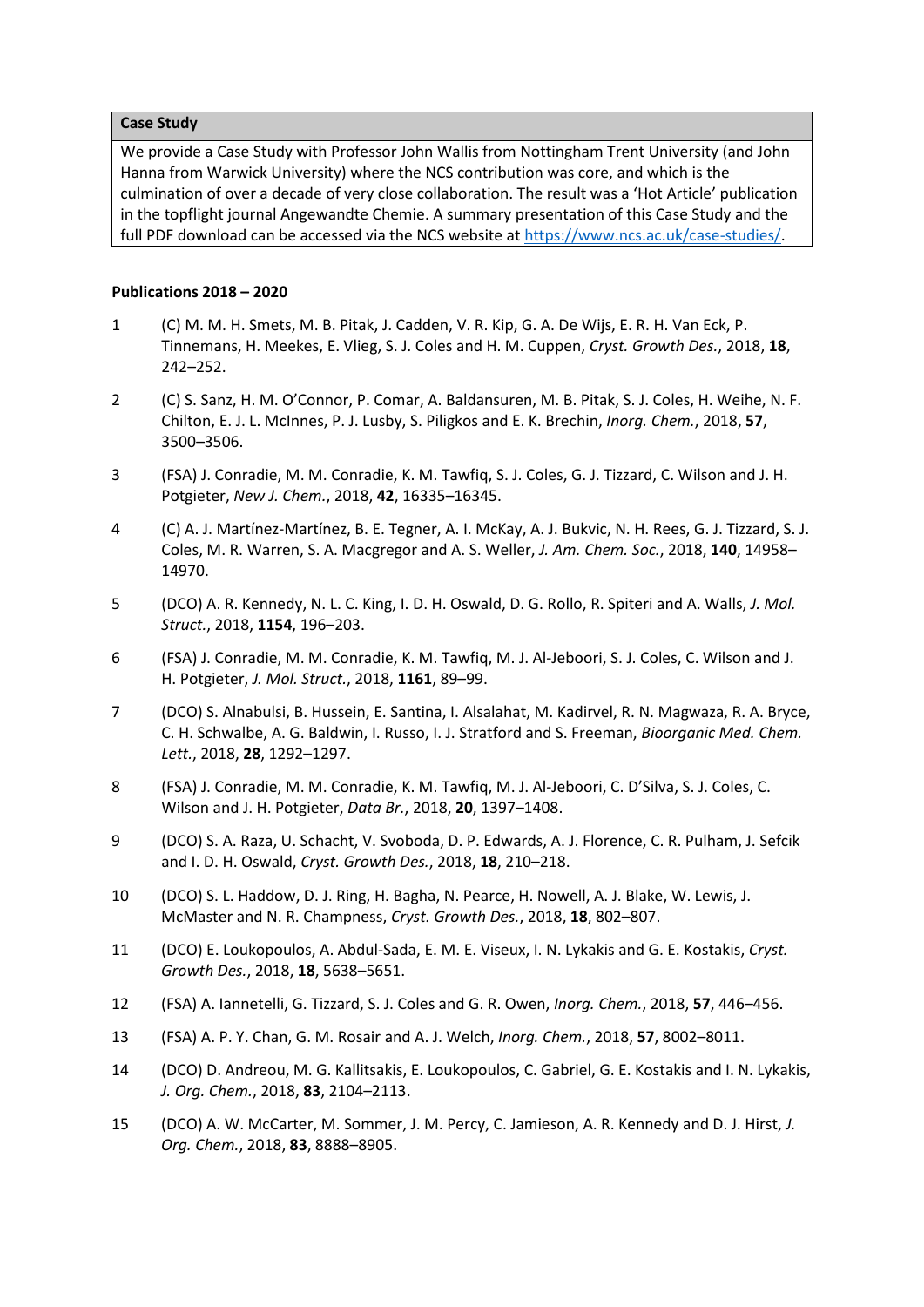- 16 (DCO) R. J. Newland, A. Smith, D. M. Smith, N. Fey, M. J. Hanton and S. M. Mansell, *Organometallics*, 2018, **37**, 1062–1073.
- 17 (FSA) A. Iannetelli, G. Tizzard, S. J. Coles and G. R. Owen, *Organometallics*, 2018, **37**, 2177– 2187.
- 18 (DCO) M. Tyagi, V. Poongavanam, M. Lindhagen, A. Pettersen, P. Sjö, S. Schiesser and J. Kihlberg, *Org. Lett.*, 2018, **20**, 5737–5742.
- 19 (FSA) M. A. Altahan, M. A. Beckett, S. J. Coles and P. N. Horton, *J. Clust. Sci.*, 2018, **29**, 1337– 1343.
- 20 (FSA) R. A. Arthurs, P. N. Horton, S. J. Coles and C. J. Richards, *Chem. - A Eur. J.*, 2018, **24**, 4310–4319.
- 21 (FSA) C. R. M. Asquith, T. Laitinen, J. M. Bennett, P. H. Godoi, M. P. East, G. J. Tizzard, L. M. Graves, G. L. Johnson, R. E. Dornsife, C. I. Wells, J. M. Elkins, T. M. Willson and W. J. Zuercher, *ChemMedChem*, 2018, **13**, 48–66.
- 22 (FSA) S. I. Sampani, E. Loukopoulos, M. Azam, K. Griffiths, A. Abdul-Sada, G. Tizzard, S. Coles, A. Escuer, A. Tsipis and G. E. Kostakis, *CrystEngComm*, 2018, **20**, 1411–1421.
- 23 (C) Y. Tsubomoto, S. Hayashi, W. Nakanishi, L. K. Mapp and S. J. Coles, *RSC Adv.*, 2018, **8**, 9651–9660.
- 24 (FSA) J. Cameron, M. M. Abed, S. J. Chapman, N. J. Findlay, P. J. Skabara, P. N. Horton and S. J. Coles, *J. Mater. Chem. C*, 2018, **6**, 3709–3714.
- 25 (DCO) J. R. Hickson, S. J. Horsewill, J. McGuire, C. Wilson, S. Sproules and J. H. Farnaby, *Chem. Commun.*, 2018, **54**, 11284–11287.
- 26 (FSA) L. C. Delmas, A. J. P. White, D. Pugh, P. N. Horton, S. J. Coles, P. D. Lickiss and R. P. Davies, *CrystEngComm*, 2018, **20**, 4541–4545.
- 27 (DCO) H. Kunicki, T. W. Chamberlain, G. J. Clarkson, R. J. Kashtiban, J. E. Hooper, D. M. Dawson, S. E. Ashbrook and R. I. Walton, *CrystEngComm*, 2018, **20**, 4355–4358.
- 28 (FSA) S. I. Sampani, S. Aubert, M. Cattoen, K. Griffiths, A. Abdul-Sada, G. R. Akien, G. J. Tizzard, S. J. Coles, S. Arseniyadis and G. E. Kostakis, *Dalt. Trans.*, 2018, **47**, 4486–4493.
- 29 (FSA) E. Loukopoulos, A. Abdul-Sada, G. Csire, C. Kállay, A. Brookfield, G. J. Tizzard, S. J. Coles, I. N. Lykakis and G. E. Kostakis, *Dalt. Trans.*, 2018, **47**, 10491–10508.
- 30 (DCO) J. R. Hickson, S. J. Horsewill, C. Bamforth, J. McGuire, C. Wilson, S. Sproules and J. H. Farnaby, *Dalt. Trans.*, 2018, **47**, 10692–10701.
- 31 (DCO) A. Al-Yasari, P. Spence, H. El Moll, N. Van Steerteghem, P. N. Horton, B. S. Brunschwig, K. Clays and J. Fielden, *Dalt. Trans.*, 2018, **47**, 10415–10419.
- 32 (DCO) D. M. Miller-Shakesby, S. Nigam, D. L. Hughes, E. Lopez-Estelles, M. R. J. Elsegood, C. J. Cawthorne, S. J. Archibald and C. Redshaw, *Dalt. Trans.*, 2018, **47**, 8992–8999.
- 33 (FSA) R. C. Da Costa, B. W. Rawe, N. Tsoureas, M. F. Haddow, H. A. Sparkes, G. J. Tizzard, S. J. Coles and G. R. Owen, *Dalt. Trans.*, 2018, **47**, 11047–11057.
- 34 (DCO) A. J. A. Cobb, A. Dell'Isola, B. O. Abdulsattar, M. M. W. McLachlan, B. W. Neuman, C. Müller, K. Shankland, H. M. N. Al-Mulla, A. W. D. Binks and W. Elvidge, *New J. Chem.*, 2018, **42**, 18363–18380.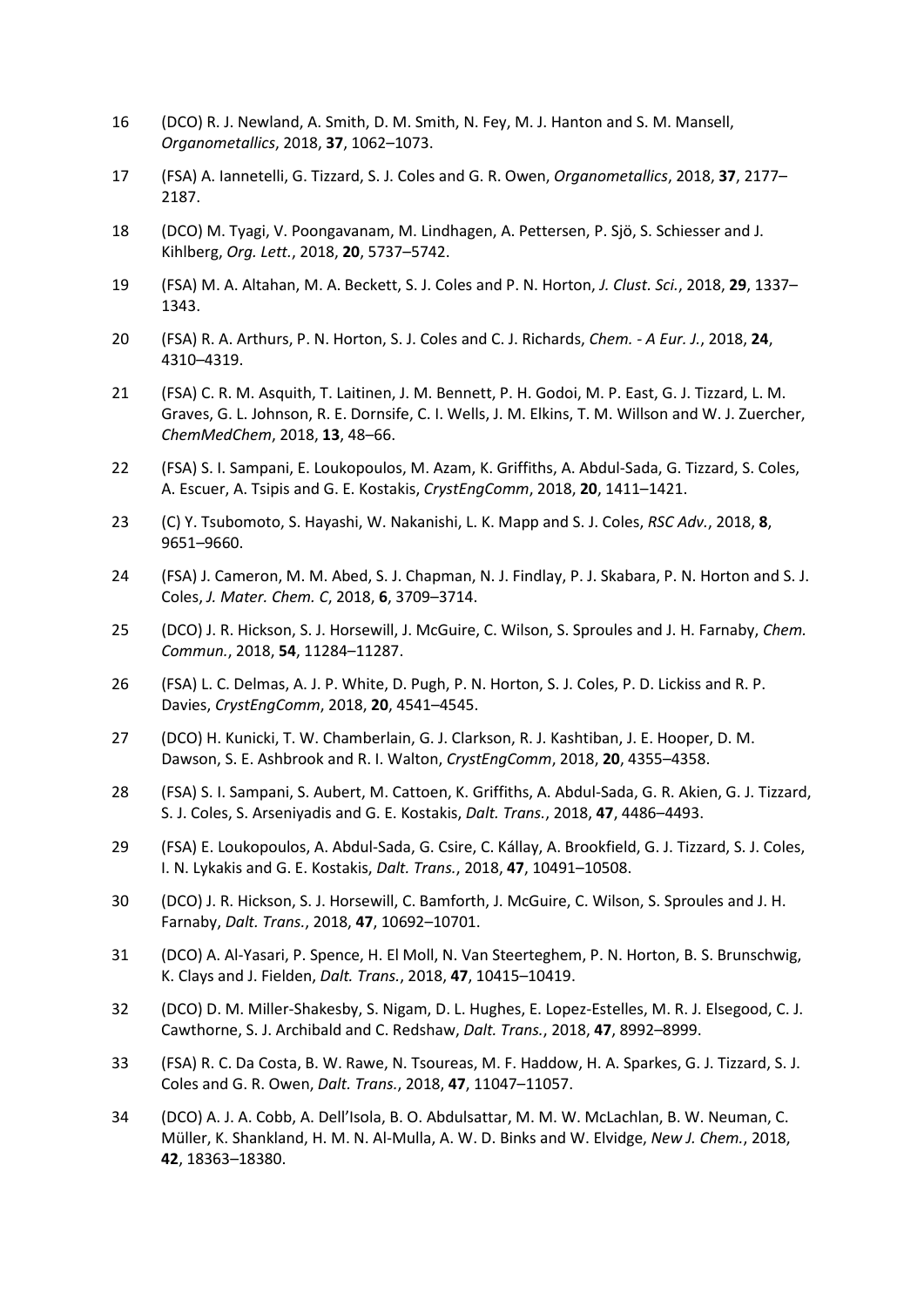- 35 (C) N. Tsoureas, J. C. Green, F. G. N. Cloke, H. Puschmann, S. M. Roe and G. Tizzard, *Chem. Sci.*, 2018, **9**, 5008–5014.
- 36 (FSA) J. J. Le Roy, J. Cremers, I. A. Thomlinson, M. Slota, W. K. Myers, P. H. Horton, S. J. Coles, H. L. Anderson and L. Bogani, *Chem. Sci.*, 2018, **9**, 8474–8481.
- 37 (DCO) A. J. Metherell and M. D. Ward, *Supramol. Chem.*, 2018, **30**, 822–831.
- 38 (DCO) W. Holmes, D. B. Cordes, A. M. Z. Slawin and W. T. A. Harrison, *Acta Crystallogr. Sect. E Crystallogr. Commun.*, 2018, **74**, 1411–1416.
- 39 (DCO) R. J. Marshall, J. McGuire, C. Wilson and R. S. Forgan, *Supramol. Chem.*, 2018, **30**, 124– 133.
- 40 (FSA) M. A. Altahan, M. A. Beckett, S. J. Coles and P. N. Horton, *Crystals*, 2018, **8**, 1–9.
- 41 (DCO) M. Denis, L. Qin, P. Turner, K. A. Jolliffe and S. M. Goldup, *Angew. Chemie - Int. Ed.*, 2018, **57**, 5315–5319.
- 42 (FSA) M. Sarr, M. Diop, E. I. Thiam, M. Gaye, A. H. Barry, J. B. Orton and S. J. Coles, *Acta Crystallogr. Sect. E Crystallogr. Commun.*, 2018, **74**, 1862–1866.
- 43 (DCO) A. Yoshizawa, A. Feula, A. G. Leach, L. Male and J. S. Fossey, *Front. Chem.*, 2018, **6**, 1–9.
- 44 (DCO) L. R. Gomes, J. N. Low, A. B. Turner, G. J. R. Watson, T. C. Baddeley and J. L. Wardell, *Zeitschrift fur Krist. - Cryst. Mater.*, 2018, **233**, 761–780.
- 45 (FSA) B. Aikman, M. N. Wenzel, A. F. Mósca, A. de Almeida, W. T. Klooster, S. J. Coles, G. Soveral and A. Casini, *Inorganics*, 2018, **6**, 123.
- 46 (FSA) B. P. Burke, W. Grantham, M. J. Burke, G. S. Nichol, D. Roberts, I. Renard, R. Hargreaves, C. Cawthorne, S. J. Archibald and P. J. Lusby, *J. Am. Chem. Soc.*, 2018, **140**, 16877–16881.
- 47 (FSA) S. Sansook, E. Lineham, S. Hassell-Hart, G. J. Tizzard, S. J. Coles, J. Spencer and S. J. Morley, *Molecules*, 2018, **23**, 1–14.
- 48 (FSA) D. Z. T. Mulrooney, J. E. Clements, D. J. Ericsson, J. R. Price, I. A. Kühne, S. J. Coles, C. J. Kepert and T. D. Keene, *Eur. J. Inorg. Chem.*, 2018, **2018**, 5223–5228.
- 49 (DCO) L. F. B. Osorio, S. A. Carvalho, E. F. Da Silva, C. A. M. Fraga, S. M. S. V. Wardell, B. F. Milne, J. L. Wardell and W. T. A. Harrison, *Acta Crystallogr. Sect. E Crystallogr. Commun.*, 2018, **74**, 380–384.
- 50 (DCO) E. D. L. Chazin, P. D. S. Sanches, T. R. A. Vasconcelos, C. R. B. Gomes, J. L. Wardell and W. T. A. Harrison, *Acta Crystallogr. Sect. E Crystallogr. Commun.*, 2018, **74**, 78–82.
- 51 (FSA) J. Conradie, M. M. Conradie, K. M. Tawfiq, M. J. Al-Jeboori, S. J. Coles, C. Wilson and J. H. Potgieter, *Polyhedron*, 2018, **151**, 243–254.
- 52 (FSA) R. Khan, R. Felix, P. D. Kemmitt, S. J. Coles, G. J. Tizzard and J. Spencer, *Synlett*, 2018, **29**, 193–198.
- 53 (DCO) A. Yoshizawa, A. Feula, L. Male, A. G. Leach and J. S. Fossey, *Sci. Rep.*, 2018, **8**, 1–16.
- 54 (DCO) L. N. F. Cardoso, T. C. M. Noguiera, J. L. Wardell, M. V. N. De Souza and W. T. A. Harrison, *Acta Crystallogr. Sect. E Crystallogr. Commun.*, 2018, **74**, 313–318.
- 55 (DCO) A. Morscher, M. V. N. De Souza, J. L. Wardell and W. T. A. Harrison, *Acta Crystallogr. Sect. E Crystallogr. Commun.*, 2018, **74**, 673–677.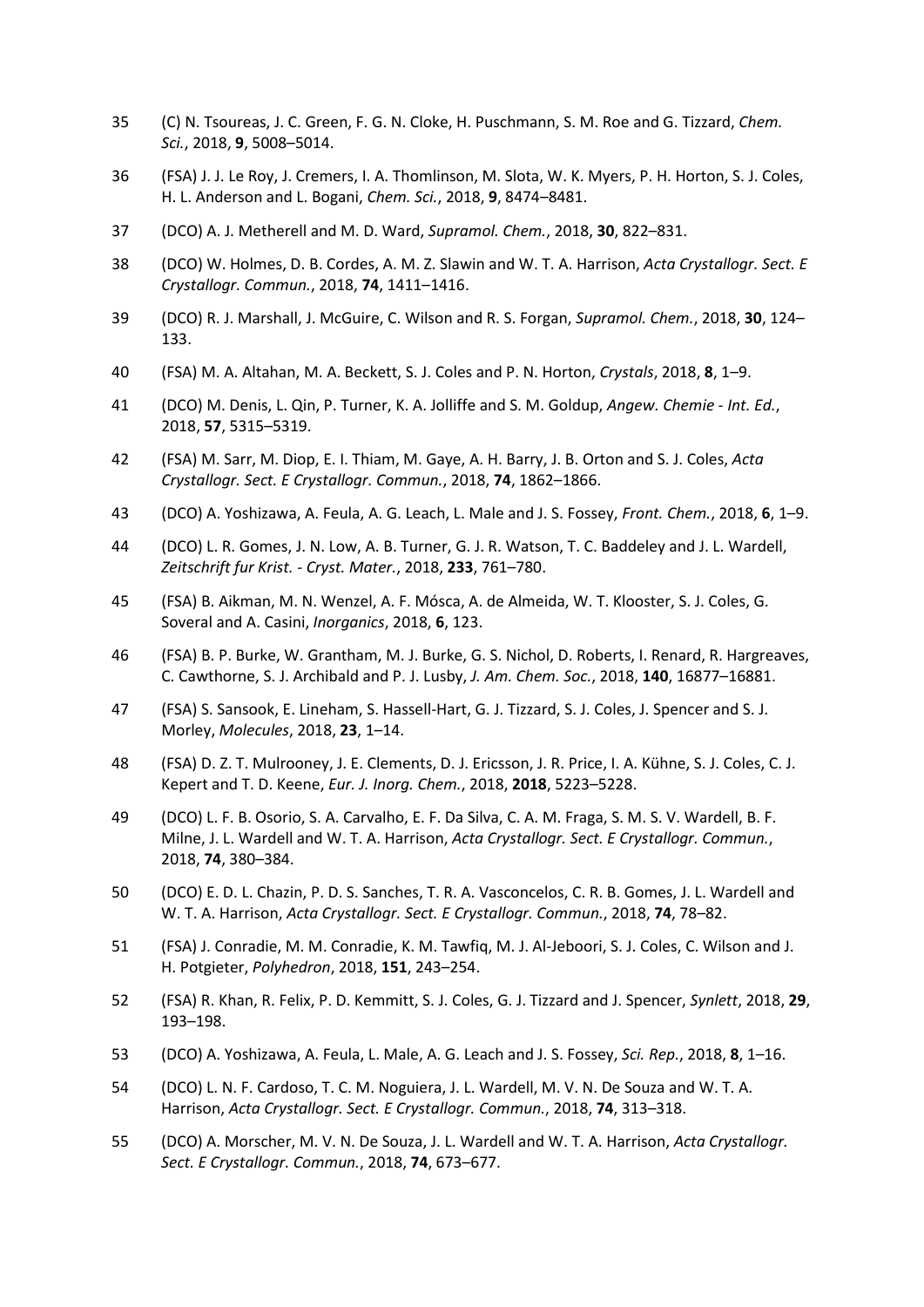- 56 (DCO) D. R. Sutherland, L. Kinsman, S. M. Angiolini, G. M. Rosair and A. L. Lee, *Chem. - A Eur. J.*, 2018, **24**, 7002–7009.
- 57 (DCO) G. Campbell, R. Fisher, A. R. Kennedy, N. L. C. King and R. Spiteri, *Acta Crystallogr. Sect. C. Struct. Chem.,* 2018, **74**, 472-479.
- 58 (DCO) V. E. Zwicker, K. K. Y. Yuen, D. G. Smith, J. Ho, L. Qin, P. Turner and K. A. Jolliffe, *Chem. - A Eur. J.*, 2018, **24**, 1140–1150.
- 59 (DCO) A. J. Metherell, W. Cullen, N. H. Williams and M. D. Ward, *Chem. - A Eur. J.*, 2018, **24**, 1554–1560.
- 60 (FSA) D. Pugh, E. Ashworth, K. Robertson, L. C. Delmas, A. J. P. White, P. N. Horton, G. J. Tizzard, S. J. Coles, P. D. Lickiss and R. P. Davies, *Cryst. Growth Des.*, 2019, **19**, 487–497.
- 61 (C) J. Christensen, P. N. Horton, C. S. Bury, J. L. Dickerson, H. Taberman, E. F. Garman and S. J. Coles, *IUCrJ*, 2019, **6**, 703–713.
- 62 (FSA) R. R. Mittapalli, S. J. J. Guesné, R. J. Parker, W. T. Klooster, S. J. Coles, J. Skidmore and A. P. Dobbs, *Org. Lett.*, 2019, **21**, 350–355.
- 63 (FSA) J. Conradie, M. M. Conradie, Z. Mtshali, D. van der Westhuizen, K. M. Tawfiq, M. J. Al-Jeboori, S. J. Coles, C. Wilson and J. H. Potgieter, *Inorganica Chim. Acta*, 2019, **484**, 375–385.
- 64 (DCO) I. A. Trussov, L. L. Male, M. L. Sanjuan, A. Orera and P. R. Slater, *J. Solid State Chem.*, 2019, **272**, 157–165.
- 65 (FSA) S. J. Coles, S. J. Fieldhouse, W. T. Klooster and A. W. G. Platt, *Polyhedron*, 2019, **161**, 346–351.
- 66 (DCO) D. M. Miller-Shakesby, S. Nigam, A. Brookfield, E. J. L. McInnes, T. J. Prior, S. J. Archibald and C. Redshaw, *Polyhedron*, 2019, **171**, 1–9.
- 67 (FSA) C. R. M. Asquith, B. C. Sil, T. Laitinen, G. J. Tizzard, S. J. Coles, A. Poso, R. Hofmann-Lehmann and S. T. Hilton, *Bioorganic Med. Chem.*, 2019, **27**, 4174–4184.
- 68 (DCO) K. J. Evans, B. Potrykus and S. M. Mansell, *Heteroat. Chem.*, 2019, **2019,** 1-6.
- 69 (C) C. Bernades, M. Carravetta, S. J. Coles, E. R. H. Van Eck, H. Meekes, M. E. M. Da Piedade, M. B. Pitak, M. Podmore, T. A. H. De Ruiter, L. C. Sögütoglu, R. R. E. Steendam and T. Threlfall, *Cryst. Growth Des.*, 2019, **19**, 907–917.
- 70 (FSA) K. Griffiths, I. A. Kühne, G. J. Tizzard, S. J. Coles, G. E. Kostakis and A. K. Powell, *Inorg. Chem.*, 2019, **58**, 2483–2490.
- 71 (DCO) M. A. Hay, C. J. McMonagle, C. Wilson, M. R. Probert and M. Murrie, *Inorg. Chem.*, 2019, **58**, 9691–9697.
- 72 (DCO) G. A. Craig, G. Velmurugan, C. Wilson, R. Valiente, G. Rajaraman and M. Murrie, *Inorg. Chem.*, 2019, **58**, 13815–13825.
- 73 (DCO) R. J. Jeans, A. P. Y. Chan, L. E. Riley, J. Taylor, G. M. Rosair, A. J. Welch and I. B. Sivaev, *Inorg. Chem.*, 2019, **58**, 11751–11761.
- 74 (DCO) C. C. Tseng, G. Baillie, G. Donvito, M. A. Mustafa, S. E. Juola, C. Zanato, C. Massarenti, S. Dall'Angelo, W. T. A. Harrison, A. H. Lichtman, R. A. Ross, M. Zanda and I. R. Greig, *J. Med. Chem.*, 2019, **62**, 5049–5062.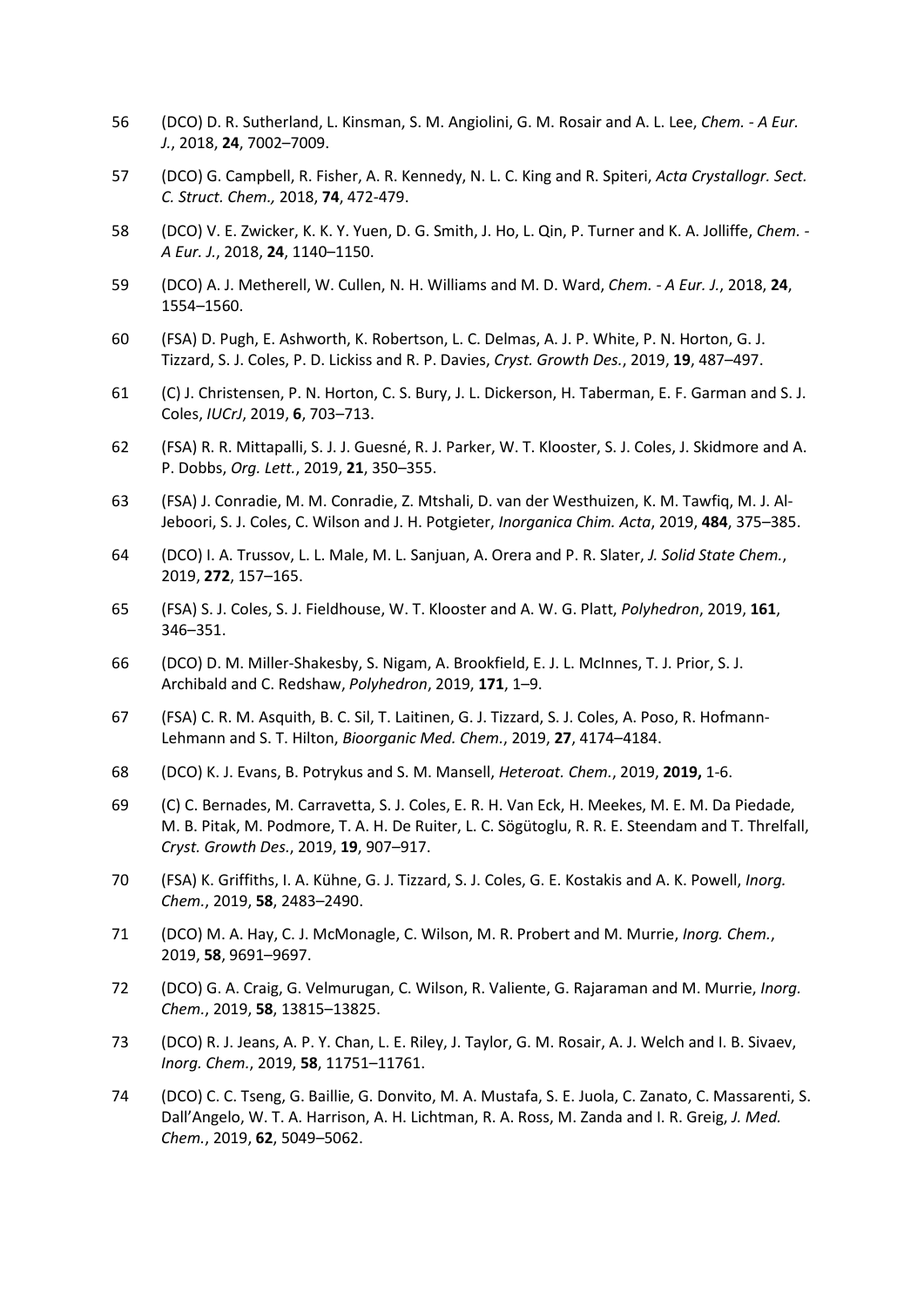- 75 (FSA) S. I. Sampani, A. McGown, A. Vargas, A. Abdul-Sada, G. J. Tizzard, S. J. Coles, J. Spencer and G. E. Kostakis, *J. Org. Chem.*, 2019, **84**, 6858–6867.
- 76 (FSA) R. A. Arthurs, D. L. Hughes, P. N. Horton, S. J. Coles and C. J. Richards, *Organometallics*, 2019, **38**, 1099–1107.
- 77 (DCO) M. J. Plater, W. T. A. Harrison and A. Raab, *ACS Omega*, 2019, **4**, 19875–19879.
- 78 (FSA) M. A. Altahan, M. A. Beckett, S. J. Coles and P. N. Horton, *J. Clust. Sci.*, 2019, **30**, 599– 605.
- 79 (FSA) C. R. M. Asquith, T. Laitinen, L. S. Konstantinova, G. Tizzard, A. Poso, O. A. Rakitin, R. Hofmann-Lehmann and S. T. Hilton, *ChemMedChem*, 2019, **14**, 454–461.
- 80 (FSA) C. R. M. Asquith, K. A. Maffuid, T. Laitinen, C. D. Torrice, G. J. Tizzard, D. J. Crona and W. J. Zuercher, *ChemMedChem*, 2019, **14**, 1693–1700.
- 81 (DCO) E. L. Bennett, E. J. Lawrence, R. J. Blagg, A. S. Mullen, F. MacMillan, A. W. Ehlers, D. J. Scott, J. S. Sapsford, A. E. Ashley, G. G. Wildgoose and J. C. Slootweg, *Angew. Chemie - Int. Ed.*, 2019, **58**, 8362–8366.
- 82 (FSA) I. A. Wright, C. Wilson, S. J. Coles and P. J. Skabara, *Dalt. Trans.*, 2019, **48**, 107–116.
- 83 (DCO) A. Collet, C. Wilson and M. Murrie, *Dalt. Trans.*, 2019, **48**, 854–858.
- 84 (DCO) Z. Sun, Y. Zhao, T. J. Prior, M. R. J. Elsegood, K. Wang, T. Xing and C. Redshaw, *Dalt. Trans.*, 2019, **48**, 1454–1466.
- 85 (DCO) M. A. Bahili, E. C. Stokes, R. C. Amesbury, D. M. C. Ould, B. Christo, R. J. Horne, B. M. Kariuki, J. A. Stewart, R. L. Taylor, P. A. Williams, M. D. Jones, K. D. M. Harris and B. D. Ward, *Chem. Commun.*, 2019, **55**, 7679–7682.
- 86 (DCO) K. Wang, T. J. Prior and C. Redshaw, *Chem. Commun.*, 2019, **55**, 11279–11282.
- 87 (DCO) S. N. Child, R. Raychev, N. Moss, B. Howchen, P. N. Horton, C. C. Prior, V. S. Oganesyan and J. Fielden, *Dalt. Trans.*, 2019, **48**, 9576–9580.
- 88 (FSA) S. V. F. Beddoe, R. F. Lonergan, M. B. Pitak, J. R. Price, S. J. Coles, J. A. Kitchen and T. D. Keene, *Dalt. Trans.*, 2019, **48**, 15553–15559.
- 89 (C) B. L. Geoghegan, W. Phonsri, P. N. Horton, J. B. Orton, S. J. Coles, K. S. Murray, P. J. Cragg, M. K. Dymond and I. A. Gass, *Dalt. Trans.*, 2019, **48**, 17340–17348.
- 90 (DCO) H. J. Shirley and C. D. Bray, *Org. Biomol. Chem.*, 2019, **17**, 6985–6988.
- 91 (DCO) D. H. Simpson, A. Hapeshi, N. J. Rogers, V. Brabec, G. J. Clarkson, D. J. Fox, O. Hrabina, G. L. Kay, A. K. King, J. Malina, A. D. Millard, J. Moat, D. I. Roper, H. Song, N. R. Waterfield and P. Scott, *Chem. Sci.*, 2019, **10**, 9708–9720.
- 92 (DCO) Y. Chen, J. Söderlund, G. Grönberg, A. Pettersen and C. J. Aurell, *European J. Org. Chem.*, 2019, **2019**, 4731–4740.
- 93 (DCO) P. K. Chinthakindi, A. Benediktsdottir, A. Ibrahim, A. Wared, C. J. Aurell, A. Pettersen, E. Zamaratski, P. I. Arvidsson, Y. Chen and A. Sandström, *European J. Org. Chem.*, 2019, **2019**, 1045–1057.
- 94 (FSA) M. A. Altahan, M. A. Beckett, S. J. Coles and P. N. Horton, *Phosphorus, Sulfur Silicon Relat. Elem.*, 2019, **194**, 948–951.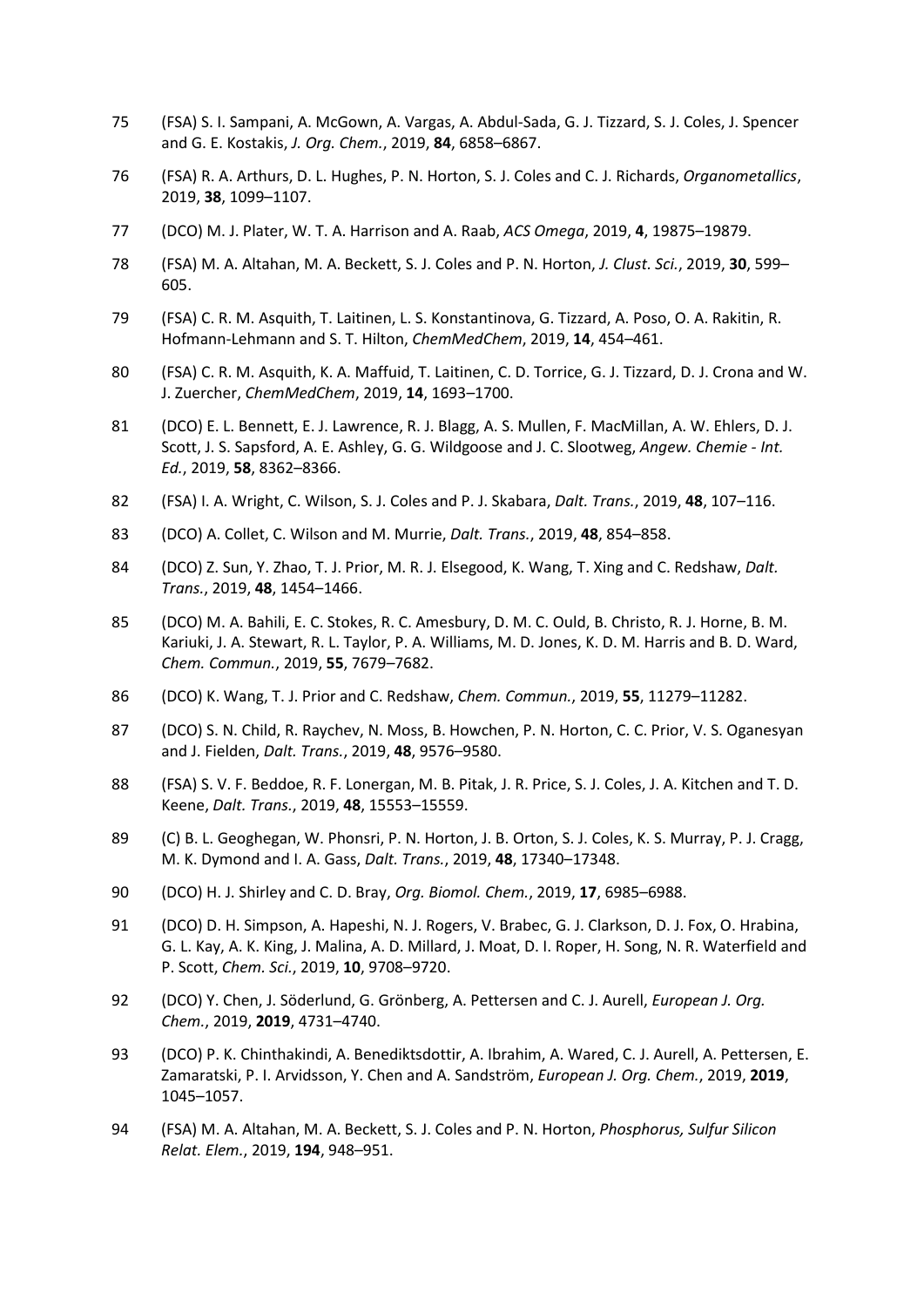- 95 (FSA) A. Diop, M. Sarr, M. Diop, I. E. Thiam, A. H. Barry, S. Coles, J. Orton and M. Gaye, *Transit. Met. Chem.*, 2019, **44**, 415–423.
- 96 (DCO) C. A. Dodds, A. R. Kennedy and R. Thompson, *Eur. J. Inorg. Chem.*, 2019, **2019**, 3581– 3587.
- 97 (DCO) L. S. Seaman, C. F. Da Costa, M. V. N. De Souza, S. M. S. V. Wardell, J. L. Wardell and W. T. A. Harrison, *Acta Crystallogr. Sect. E Crystallogr. Commun.*, 2019, **75**, 1741–1747.
- 98 (DCO) K. J. Evans and S. M. Mansell, *Chem. - A Eur. J.*, 2019, **25**, 3766–3769.
- 99 (DCO) T. C. Baddeley, M. V. N. De Souz, J. L. Wardell, M. M. Jotani and E. R. T. Tiekink, *Acta Crystallogr. Sect. E Crystallogr. Commun.*, 2019, **75**, 516–523.
- 100 (FSA) M. A. Altahan, M. A. Beckett, S. J. Coles and P. N. Horton, *Inorganics*, 2019, **7**, 44.
- 101 (FSA) J. Goldsworthy, S. D. Thomas, G. J. Tizzard, S. J. Coles and G. R. Owen, *Inorganics*, 2019, **7**, 93.
- 102 (DCO) D. T. Black, A. R. Kennedy and K. M. Lobato, *Acta Crystallogr. Sect. C Struct. Chem.*, 2019, **75**, 633–642.
- 103 (DCO) M. J. Plater, A. Darr, C. Crawford, C. Murray, S. Simpson, W. T. A. Harrison and J. M. Clemente-Juan, *ChemistryOpen*, 2019, **8**, 1204–1208.
- 104 (FSA) C. R. M. Asquith, L. S. Konstantinova, G. J. Tizzard, T. Laitinen, S. J. Coles, O. A. Rakitin and S. T. Hilton, *Synlett*, 2019, **30**, 156–160.
- 105 (DCO) M. R. J. Elsegood, J. Han, M. B. Smith and S. Wu, *Phosphorus, Sulfur, and Silicon*, 2019, **194**, 440–441.
- 106 (DCO) M. R. J. Elsegood, M. Karakus, T. A. Noble and M. B. Smith, *Phosphorus, Sulfur, and Silicon*, 2019, **194**, 349–350.
- 107 (FSA) M. A. Beckett, S. J. Coles, P. N. Horton and T. A. Rixon, *Phosphorus, Sulfur, and Silicon*, 2019, **194**, 952–955.
- 108 (DCO) M. L. F. Phillips and W. T. A. Harrison, *Acta Crystallogr. Sect. E Crystallogr. Commun.*, 2019, **75**, 997–1000.
- 109 (DCO) C. Zhao, L. Male, T. Y. Chen, J. A. Barker, I. J. Shannon and P. A. Anderson, *Chem. - A Eur. J.*, 2019, **25**, 13865–13868.
- 110 (FSA) C. R. M. Asquith and G. J. Tizzard, *Molbank*, 2019, 2–7.
- 111 (DCO) M. Kieffer, R. A. Bilbeisi, J. D. Thoburn, J. K. Clegg and J. R. Nitschke, *Angew. Chemie - Int. Ed.*, 2020, **59**, 11369–11373.
- 112 (FSA) Z. S. Al-Taie, Z. S. Al-Taie, S. R. Anetts, J. Christensen, J. Christensen, S. J. Coles, P. N. Horton, D. M. Evans, L. F. Jones, F. F. J. De Kleijne, S. M. Ledbetter, Y. T. H. Mehdar, P. J. Murphy and J. A. Wilson, *RSC Adv.*, 2020, **10**, 22397–22416.
- 113 (FSA) M. A. Carabajal, C. R. M. Asquith, T. Laitinen, G. J. Tizzard, L. Yim, A. Rial, J. A. Chabalgoity, W. J. Zuercher and E. G. Véscovi, *Antimicrobial Agents and Chemotherapy*, 2020, **64**, 1–16.
- 114 (DCO) D. E. Lynch, E. M. Harcourt, J. T. Engle, J. R. Farrell, C. J. Ziegler and D. G. Hamilton, *J. Chem. Crystallogr.*, 2020, **50**, 338–347.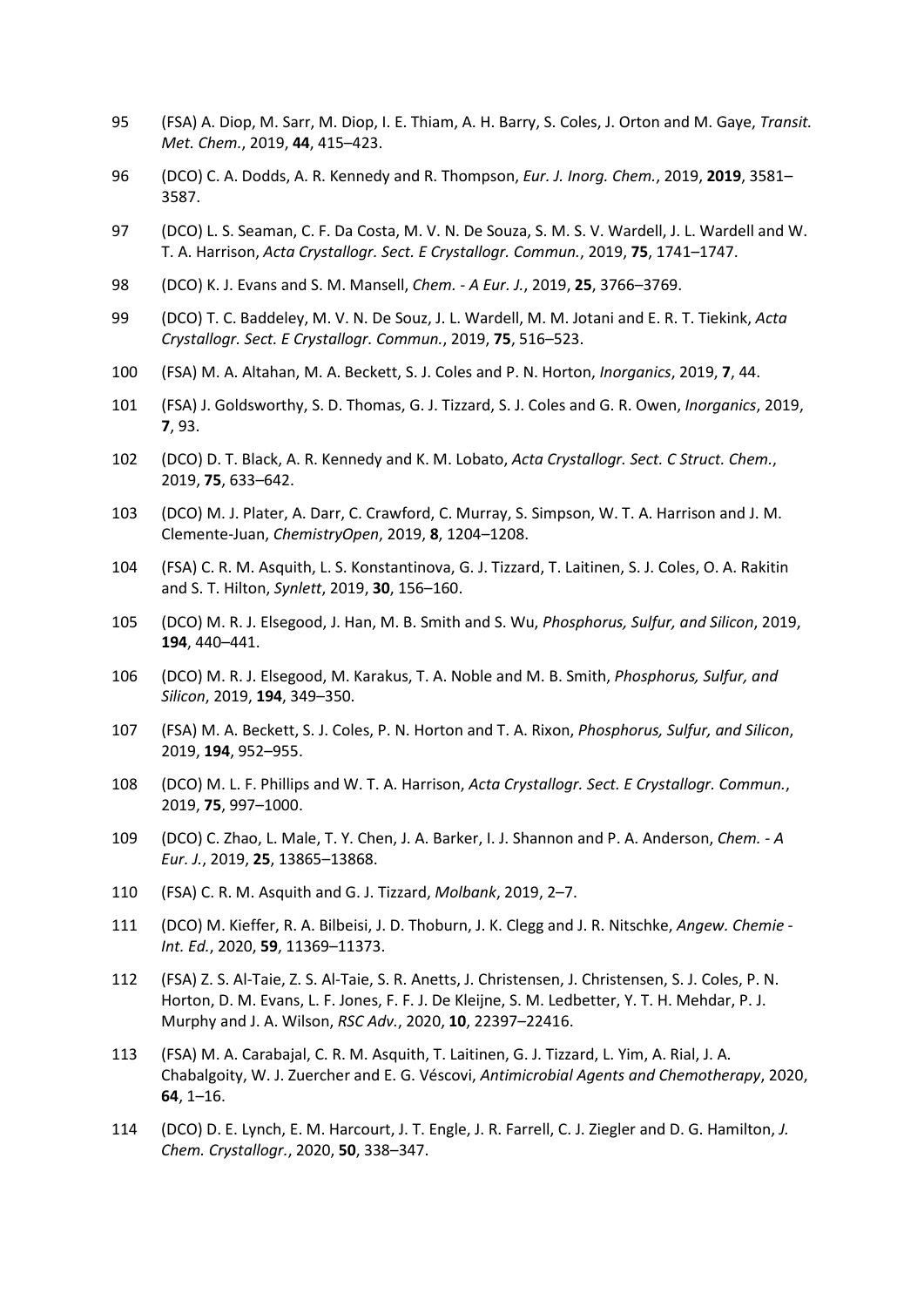- 115 (FSA) M. A. Altahan, M. A. Beckett, S. J. Coles and P. N. Horton, *J. Mol. Struct.*, 2020, **1200**, 127071.
- 116 (DCO) S. M. S. V. Wardell and J. L. Wardell, *Steroids*, 2020, **159**, 108624.
- 117 (FSA) S. M. Meier-Menches, B. Aikman, D. Döllerer, W. T. Klooster, S. J. Coles, N. Santi, L. Luk, A. Casini and R. Bonsignore, *J. Inorg. Biochem.*, 2020, **202**, 110844.
- 118 (FSA) S. J. Coles, S. J. Fieldhouse, W. T. Klooster, A. M. J. Lees and A. W. G. Platt, *Polyhedron*, 2020, **179**, 114404.
- 119 (FSA) C. Asquith, L. Temme, T. Laitinen, J. Pickett, F. Kwarcinski, P. Sinha, C. Wells, G. Tizzard, R. Zutshi and D. Drewry, 2020, **3**, 1–12. (DOI: 10.1101/2020.03.02.972943)
- 120 (FSA) A. Pintus, L. Ambrosio, M. C. Aragoni, M. Binda, S. J. Coles, M. B. Hursthouse, F. Isaia, V. Lippolis, G. Meloni, D. Natali, J. B. Orton, E. Podda, M. Sampietro and M. Arca, *Inorg. Chem.*, 2020, **59**, 6410–6421.
- 121 (DCO) A. P. Y. Chan, J. A. Parkinson, G. M. Rosair and A. J. Welch, *Inorg. Chem.*, 2020, **59**, 2011–2023.
- 122 (DCO) M. J. Andrews, P. M. D. A. Ewing, M. C. Henry, M. Reeves, P. C. J. Kamer, B. H. Müller, R. D. McIntosh and S. M. Mansell, *Organometallics*, 2020, **39**, 1751–1761.
- 123 (FSA) A. Iannetelli, R. C. Da Costa, A. J. Guwy, G. J. Tizzard, S. J. Coles and G. R. Owen, *Organometallics*, 2020, **39**, 1976–1988.
- 124 (DCO) M. K. Khosa, P. T. Wood, S. M. Humphrey and W. T. A. Harrison, *Acta Crystallogr. Sect. E Crystallogr. Commun.*, 2020, **76**, 909–913.
- 125 (DCO) A. Usman, V. Fitzsimmons-Thoss and A. Tawfike, *Adv. J. Chem. B*, 2020, **2**, 81–90.
- 126 (FSA) C. R. M. Asquith, T. Laitinen, J. M. Bennett, C. I. Wells, J. M. Elkins, W. J. Zuercher, G. J. Tizzard and A. Poso, *ChemMedChem*, 2020, **15**, 26–49.
- 127 (C) T. M. Boyd, B. E. Tegner, G. J. Tizzard, A. J. Martínez-Martínez, S. E. Neale, M. A. Hayward, S. J. Coles, S. A. Macgregor and A. S. Weller, *Angew. Chemie - Int. Ed.*, 2020, **59**, 6177–6181.
- 128 (DCO) Z. Sun, Y. Zhao, O. Santoro, M. R. J. Elsegood, E. V. Bedwell, K. Zahra, A. Walton and C. Redshaw, *Catal. Sci. Technol.*, 2020, **10**, 1619–1639.
- 129 (FSA) S. I. Sampani, V. Zdorichenko, M. Danopoulou, M. C. Leech, K. Lam, A. Abdul-Sada, B. Cox, G. J. Tizzard, S. J. Coles, A. Tsipis and G. E. Kostakis, *Dalt. Trans.*, 2020, **49**, 289–299.
- 130 (DCO) M. K. Ismail, K. A. Armstrong, S. L. Hodder, S. L. Horswell, L. Male, H. V. Nguyen, E. A. Wilkinson, N. J. Hodges and J. H. R. Tucker, *Dalt. Trans.*, 2020, **49**, 1181–1190.
- 131 (DCO) L. C. Delmas, A. J. P. White, D. Pugh, A. Evans, M. A. Isbell, J. Y. Y. Heng, P. D. Lickiss and R. P. Davies, *Chem. Commun.*, 2020, **56**, 7905–7908.
- 132 (FSA) A. Pettersen, O. D. Putra, M. E. Light and Y. Namatame, *CrystEngComm*, 2020, **22**, 7280– 7289.
- 133 (FSA) T. L. Wootton, J. A. Porter, K. S. Grewal, P. G. Chirila, S. Forbes, S. J. Coles, P. N. Horton, A. Hamilton and C. J. Whiteoak, *Org. Chem. Front.*, 2020, **7**, 1235–1242.
- 134 (DCO) S. H. Hewitt, G. Macey, R. Mailhot, M. R. J. Elsegood, F. Duarte, A. M. Kenwright and S. J. Butler, *Chem. Sci.*, 2020, **11**, 3619–3628.